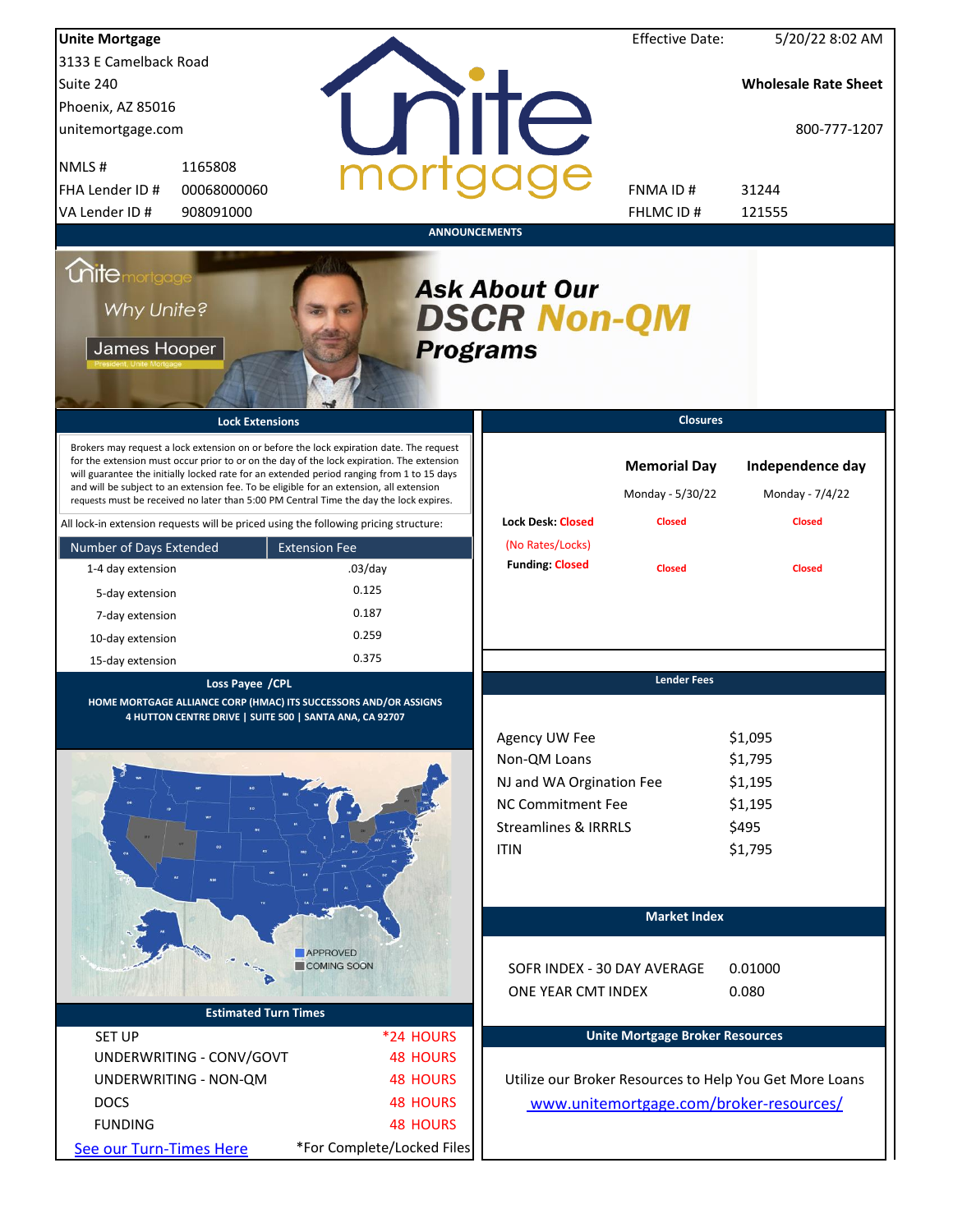

#### **Rates are subject to change without prior notice Not for Public View • For Professional Use Only <b>Leading Community** Lock Desk

Price Change Effective: 9:00 AM PST

[locks@unitemtg](mailto:locks@unitemtg.com).com File Update: 19-May-2022 6:59 AM Effective Date: 19-May-2022 Lock Hours: 9:00 A.M. - 3:00 P.M. PST

# **INVESTOR PRIME**

| <b>30 DAY PRICING</b> |                |          |  |  |  |  |  |  |  |
|-----------------------|----------------|----------|--|--|--|--|--|--|--|
| <b>RATE</b>           | <b>5/6 ARM</b> | 30YR FIX |  |  |  |  |  |  |  |
| 8.500                 | 103,0000       | 102.7500 |  |  |  |  |  |  |  |
| 8.375                 | 102.8750       | 102.6250 |  |  |  |  |  |  |  |
| 8.250                 | 102.7500       | 102.5000 |  |  |  |  |  |  |  |
| 8.125                 | 102.6250       | 102.3750 |  |  |  |  |  |  |  |
| 8.000                 | 102.5000       | 102.2500 |  |  |  |  |  |  |  |
| 7.875                 | 102.3750       | 102.1250 |  |  |  |  |  |  |  |
| 7.750                 | 102.2500       | 102.0000 |  |  |  |  |  |  |  |
| 7.625                 | 102.1250       | 101.8750 |  |  |  |  |  |  |  |
| 7.500                 | 102.0000       | 101.7500 |  |  |  |  |  |  |  |
| 7.375                 | 101.8750       | 101.6250 |  |  |  |  |  |  |  |
| 7.250                 | 101.7500       | 101.5000 |  |  |  |  |  |  |  |
| 7.125                 | 101.6250       | 101.3750 |  |  |  |  |  |  |  |
| 7.000                 | 101.5000       | 101.2500 |  |  |  |  |  |  |  |
| 6.875                 | 101.3750       | 101.1250 |  |  |  |  |  |  |  |
| 6.750                 | 101.1250       | 100.8750 |  |  |  |  |  |  |  |
| 6.625                 | 100.8750       | 100.6250 |  |  |  |  |  |  |  |
| 6.500                 | 100.6250       | 100.3750 |  |  |  |  |  |  |  |
| 6.375                 | 100.3750       | 100.1250 |  |  |  |  |  |  |  |
| 6.250                 | 100.0000       | 99.7500  |  |  |  |  |  |  |  |
| 6.125                 | 99.6250        | 99.3750  |  |  |  |  |  |  |  |
| 6.000                 | 99.1250        | 98.8750  |  |  |  |  |  |  |  |
| 5.875                 | 986250         | 98.3750  |  |  |  |  |  |  |  |
|                       |                |          |  |  |  |  |  |  |  |

| <b>MAX PRICING (Lower of Price or Premium)</b> |          |  |  |  |  |  |  |
|------------------------------------------------|----------|--|--|--|--|--|--|
| No Prepay - Hard                               | 98 7500  |  |  |  |  |  |  |
| 1yr Prepay - Hard                              | 99 8750  |  |  |  |  |  |  |
| 2yr Prepay - Hard                              | 100 1250 |  |  |  |  |  |  |
| 3yr Prepay - Hard                              | 100.3750 |  |  |  |  |  |  |
| 4yr Prepay - Hard                              | 100 6250 |  |  |  |  |  |  |
| 5yr Prepay - Hard                              | 100 8750 |  |  |  |  |  |  |
|                                                |          |  |  |  |  |  |  |
| <b>ARM MARGIN</b>                              |          |  |  |  |  |  |  |
| 5.000                                          | SOFR     |  |  |  |  |  |  |
|                                                |          |  |  |  |  |  |  |
| <b>LOCK FEES</b>                               |          |  |  |  |  |  |  |
| Relock Fee:                                    | .250     |  |  |  |  |  |  |
| Extension Fee Per Diem:                        | 030      |  |  |  |  |  |  |
| <b>Extension Max:</b>                          | 15 Days  |  |  |  |  |  |  |

|                                  | <b>30 DAY PRICING</b>                        |                      |  |                                 | <b>PRICING ADJUSTMENTS</b>                     |                    |                    | LTV                |                    |                    |                    |                    |
|----------------------------------|----------------------------------------------|----------------------|--|---------------------------------|------------------------------------------------|--------------------|--------------------|--------------------|--------------------|--------------------|--------------------|--------------------|
| <b>RATE</b>                      | <b>5/6 ARM</b><br>103.0000                   | 30YR FIX<br>102.7500 |  | <b>Documentation</b>            | <b>Credit Score</b>                            | $00.01 - 50$       | $50.01 - 55$       | 55.01-60           | 60.01-65           | 65.01-70           | 70.01-75           | 75.01-80           |
| 8.500<br>8.375                   | 102.8750                                     | 102.6250             |  |                                 | $\geq 780$                                     |                    |                    |                    |                    |                    |                    |                    |
| 8.250                            | 102.7500                                     | 102.5000             |  |                                 | 760 - 779                                      | (0.250)            | (0.375)            | (0.500)<br>(0.625) | (0.625)            | (0.875)            | (1.125)            | (1.750)            |
| 8.125                            | 102.6250                                     | 102.3750             |  |                                 | 740 - 759                                      | (0.375)<br>(0.375) | (0.375)<br>(0.500) | (0.750)            | (0.875)<br>(1.000) | (1.000)<br>(1.250) | (1.375)<br>(1.625) | (2.000)<br>(2.250) |
| 8.000                            |                                              |                      |  |                                 | 720 - 739                                      | (0.500)            | (0.625)            | (0.875)            | (1.125)            | (1.500)            | (2.000)            | (2.750)            |
| 7.875                            | 102.5000<br>102.2500<br>102.3750<br>102.1250 |                      |  | <b>DSCR</b>                     | 700 - 719                                      | (0.625)            | (0.750)            | (1.000)            | (1.375)            | (1.875)            | (2.500)            | (3.500)            |
|                                  | 102.2500                                     |                      |  |                                 | 680 - 699                                      |                    |                    |                    |                    |                    |                    |                    |
| 7.750                            |                                              | 102.0000             |  | $660 - 679$                     |                                                | (0.875)            | (1.000)            | (1.250)            | (1.750)            | (2.250)            | (3.000)            | (3.875)            |
| 7.625                            | 102.1250                                     | 101.8750             |  |                                 |                                                | (1.375)            | (1.500)            | (1.625)            | (2.250)            | (3.125)            | (3.750)            | (4.500)            |
| 7.500                            | 102.0000                                     | 101.7500             |  |                                 | $640 - 659$                                    | (1.875)            | (2.000)            | (2.125)            | (2.750)            | (3.625)            | (4.750)            | #N/A               |
| 7.375                            | 101.8750                                     | 101.6250             |  |                                 | 620 - 639                                      | (2.375)            | (2.500)            | (2.625)            | (3.250)            | (4.125)            | #N/A               | #N/A               |
| 7.250                            | 101.7500                                     | 101.5000             |  |                                 | : 780                                          | (0.125)            | (0.250)            | (0.250)            | (0.375)            | (0.500)            | (0.625)            | (0.875)            |
| 7.125                            | 101.6250                                     | 101.3750             |  |                                 | 760 - 779                                      | (0.250)            | (0.250)            | (0.250)            | (0.500)            | (0.625)            | (0.750)            | (1.125)            |
| 7.000                            | 101.5000                                     | 101.2500             |  |                                 | 740 - 759                                      | (0.250)            | (0.250)            | (0.250)            | (0.625)            | (0.750)            | (1.000)            | (1.375)            |
| 6.875                            | 101.3750                                     | 101.1250             |  |                                 | 720 - 739                                      | (0.250)            | (0.375)            | (0.375)            | (0.750)            | (0.875)            | (1.125)            | (1.625)            |
| 6.750                            | 101.1250                                     | 100.8750             |  | Bank Statements (12 & 24)       | 700 - 719                                      | (0.375)            | (0.375)            | (0.625)            | (0.875)            | (1.125)            | (1.500)            | (2.000)            |
| 6.625                            | 100.8750                                     | 100.6250             |  |                                 | 680 - 699                                      | (0.375)            | (0.500)            | (0.750)            | (1.000)            | (1.375)            | (1.750)            | (2.500)            |
| 6.500                            | 100.6250                                     | 100.3750             |  |                                 | $660 - 679$                                    | (0.500)            | (0.750)            | (1.000)            | (1.500)            | (2.250)            | (2.750)            | (3.500)            |
| 6.375                            | 100.3750                                     | 100.1250             |  |                                 | 640 - 659                                      | (0.750)            | (1.000)            | (1.250)            | (1.750)            | (2.500)            | (3.125)            | $\#N/A$            |
| 6.250                            | 100.0000                                     | 99.7500              |  |                                 | 620 - 639                                      | (1.250)            | (1.500)            | (1.750)            | (2.250)            | (3.000)            | #N/A               | $\#N/A$            |
| 6.125                            | 99.6250                                      | 99.3750              |  |                                 | : 780                                          | (0.125)            | (0.250)            | (0.250)            | (0.625)            | (0.875)            | (1.125)            | $\#N/A$            |
| 6.000                            | 99.1250                                      | 98.8750              |  |                                 | 760 - 779                                      | (0.125)            | (0.250)            | (0.375)            | (0.750)            | (1.000)            | (1.375)            | #N/A               |
| 5.875                            | 98.6250                                      | 98.3750              |  |                                 | 740 - 759                                      | (0.250)            | (0.250)            | (0.500)            | (0.875)            | (1.125)            | (1.625)            | #N/A               |
|                                  |                                              |                      |  |                                 | 720 - 739                                      | (0.375)            | (0.500)            | (0.625)            | (1.000)            | (1.500)            | (2.000)            | #N/A               |
|                                  |                                              |                      |  | <b>Asset Depletion</b>          | 700 - 719                                      | (0.500)            | (0.625)            | (1.000)            | (1.375)            | (1.875)            | (2.500)            | #N/A               |
|                                  |                                              |                      |  |                                 | 680 - 699                                      | (0.625)            | (0.750)            | (1.250)            | (1.750)            | (2.250)            | (3.000)            | $\#N/A$            |
|                                  |                                              |                      |  |                                 | $660 - 679$                                    | (0.750)            | (1.000)            | (1.500)            | (2.250)            | (3.125)            | #N//               | #N/A               |
|                                  |                                              |                      |  |                                 | $640 - 659$                                    |                    |                    |                    |                    |                    |                    |                    |
|                                  |                                              |                      |  |                                 | 620 - 639                                      | (1.250)            | (1.500)            | (2.000)            | (2.750)            | (3.625)            | #N/A               | $\#N/A$            |
|                                  |                                              |                      |  |                                 |                                                | (1.750)            | (2.000)            | (2.500)            | (3.250)            | $\#N/A$            | #N/A               | $\#N/A$            |
|                                  | MAX PRICING (Lower of Price or Premium)      |                      |  |                                 | : 780                                          | (0.625)            | (0.750)            | (0.750)            | (1.125)            | (1.375)            | (1.625)            | #N/A               |
| No Prepay - Hard                 |                                              | 98.7500              |  |                                 | 760 - 779                                      | (0.625)            | (0.750)            | (0.875)            | (1.250)            | (1.500)            | (1.875)            | $\#N/A$            |
| 1yr Prepay - Hard                |                                              | 99.8750              |  |                                 | 740 - 759                                      | (0.750)            | (0.750)            | (1.000)            | (1.375)            | (1.625)            | (2.125)            | $\#N/A$            |
| 2yr Prepay - Hard                |                                              | 100.1250             |  |                                 | 720 - 739                                      | (0.875)            | (1.000)            | (1.125)            | (1.500)            | (2.000)            | (2.500)            | #N/A               |
| 3yr Prepay - Hard                |                                              | 100.3750             |  | <b>P&amp;L</b>                  | $700 - 719$                                    | (1.000)            | (1.125)            | (1.500)            | (1.875)            | (2.375)            | (3.000)            | #N/A               |
| 4yr Prepay - Hard                |                                              | 100.6250             |  |                                 | 680 - 699                                      | (1.125)            | (1.250)            | (1.750)            | (2.250)            | (2.750)            | (3.500)            | $\#N/A$            |
| Syr Prepay - Hard                |                                              | 100.8750             |  |                                 | $660 - 679$                                    | (1.250)            | (1.500)            | (2.000)            | (2.750)            | (3.625)            | #N/A               | #N/A               |
|                                  |                                              |                      |  |                                 | $640 - 659$                                    | (1.750)            | (2.000)            | (2.500)            | (3.250)            | (4.125)            | #N/A               | #N/A               |
|                                  | <b>ARM MARGIN</b>                            |                      |  |                                 | 620 - 639                                      | (2.250)            | (2.500)            | (3.000)            | (3.750)            | #N/A               | #N/A               | $\#N/A$            |
| 5.000                            |                                              | SOFR                 |  |                                 | $\geq 780$                                     | 0.000              | 0.000              | 0.000              | (0.250)            | (0.375)            | (0.375)            | (0.500)            |
|                                  |                                              |                      |  |                                 | 760 - 779                                      | 0.000              | 0.000              | 0.000              | (0.250)            | (0.375)            | (0.500)            | (0.625)            |
|                                  | <b>LOCK FEES</b>                             |                      |  |                                 | 740 - 759                                      | 0.000              | 0.000              | 0.000              | (0.250)            | (0.375)            | (0.625)            | (0.750)            |
| Relock Fee:                      |                                              | .250                 |  | 720 - 739                       | (0.125)                                        | (0.125)            | (0.125)            | (0.250)            | (0.500)            | (0.750)            | (1.000)            |                    |
| Extension Fee Per Diem:          |                                              | .030                 |  | <b>Full Doc</b>                 | 700 - 719                                      | (0.250)            | (0.250)            | (0.375)            | (0.500)            | (0.625)            | (0.875)            | (1.250)            |
| <b>Extension Max:</b><br>15 Days |                                              |                      |  | 680 - 699                       | (0.250)                                        | (0.250)            | (0.500)            | (0.625)            | (0.750)            | (1.000)            | (1.375)            |                    |
|                                  |                                              |                      |  |                                 | $660 - 679$                                    | (0.250)            | (0.375)            | (0.500)            | (1.000)            | (1.375)            | (1.625)            | (2.000)            |
|                                  |                                              |                      |  |                                 | $640 - 659$                                    | (0.375)            | (0.375)            | (0.500)            | (1.250)            | (1.500)            | (1.750)            | $\#N/A$            |
|                                  |                                              |                      |  |                                 | $620 - 639$                                    | (0.500)            | (0.500)            | (0.500)            | (1.500)            | (1.750)            | (2.000)            | #N/A               |
|                                  |                                              |                      |  |                                 | 5/6 30yr ARM SOFR                              | 0.000              | 0.000              | 0.000              | 0.000              | 0.000              | 0.000              | 0.000              |
|                                  |                                              |                      |  |                                 | 7/6 30yr ARM SOFR                              | (0.250)            | (0.250)            | (0.250)            | (0.250)            | (0.250)            | (0.250)            | (0.250)            |
|                                  |                                              |                      |  |                                 | 5/6 40yr ARM SOFR                              | (0.250)            | (0.250)            | (0.250)            | (0.250)            | (0.250)            | (0.250)            | (0.250)            |
|                                  |                                              |                      |  | Product                         | 7/6 40yr ARM SOFR                              | (0.500)            | (0.500)            | (0.500)            | (0.500)            | (0.500)            | (0.500)            | (0.500)            |
|                                  |                                              |                      |  |                                 | 40yr Fixed                                     | (0.250)            | (0.250)            | (0.250)            | (0.250)            | (0.250)            | (0.250)            | (0.250)            |
|                                  |                                              |                      |  |                                 | Interest-Only                                  | (0.250)            | (0.250)            | (0.375)            | (0.500)            | (0.625)            | (0.750)            | (1.000)            |
|                                  |                                              |                      |  |                                 | 150,000-200k                                   | (0.500)            | (0.500)            | (0.500)            | (0.500)            | (0.500)            | (0.750)            | (0.750)            |
|                                  |                                              |                      |  |                                 | 200,001-300k                                   | 0.000              | 0.000              | 0.000              | 0.000              | (0.250)            | (0.250)            | (0.500)            |
|                                  |                                              |                      |  |                                 | 300,001-1.0m                                   | 0.000              | 0.000              | 0.000              | 0.000              | 0.000              | 0.000              | 0.000              |
|                                  |                                              |                      |  |                                 | 1,000,001-1.5m                                 | (0.250)            | (0.250)            | (0.250)            | (0.250)            | (0.250)            | (0.250)            | (0.500)            |
|                                  |                                              |                      |  | <b>Loan Amount</b>              | 1,500,001-2.0m                                 | (0.500)            | (0.500)            | (0.500)            | (0.500)            | (0.500)            | (0.500)            | #N/A               |
|                                  |                                              |                      |  |                                 | 2,000,001-2.5m                                 | (0.750)            | (0.750)            | (0.750)            | (0.750)            | (0.750)            | (0.750)            | #N/A               |
|                                  |                                              |                      |  |                                 | 2,500,001-3.0m                                 | (0.750)            | (0.750)            | (0.750)            | (0.750)            | (0.750)            | (0.750)            | #N/A               |
|                                  |                                              |                      |  |                                 | 3,000,001-3.5m                                 | N/A                | N/A                | N/A                | N/A                | N/A                | #N/ $/$            | #N//               |
|                                  |                                              |                      |  |                                 | 3,500,001-4.0m<br>$DSCR \geq 1.5$              | N/A<br>0.250       | N/A<br>0.250       | N/A<br>0.250       | N/A<br>0.250       | N/A<br>0.250       | #N/A<br>0.250      | #N/A<br>0.250      |
|                                  |                                              |                      |  |                                 | DSCR 1.25-1.49                                 | 0.250              | 0.250              | 0.250              | 0.250              | 0.250              | 0.250              | 0.250              |
|                                  |                                              |                      |  | <b>DSCR</b>                     | DSCR 1.10-1.24                                 | 0.000              | 0.000              | 0.000              | 0.000              | 0.000              | 0.000              | 0.000              |
|                                  |                                              |                      |  |                                 | DSCR 1.00-1.09                                 | (0.250)            | (0.250)            | (0.375)            | (0.375)            | (0.500)            | (0.500)            | (0.750)            |
|                                  |                                              |                      |  |                                 | DSCR 0.75-0.99                                 | (1.500)            | (1.500)            | (1.625)            | (1.625)            | (1.750)            | (1.750)            | #N/A               |
|                                  |                                              |                      |  | DTI                             | 43.01-50                                       | 0.000              | 0.000              | 0.000              | 0.000              | (0.125)            | (0.125)            | (0.125)            |
|                                  |                                              |                      |  |                                 | 50.01-55                                       | 0.000              | 0.000              | 0.000              | 0.000              | (0.375)            | (0.375)            | #N/.               |
|                                  |                                              |                      |  | <b>Bank Statements</b>          | 12mo Bank Stmt                                 | (0.125)            | (0.125)            | (0.125)            | (0.250)            | (0.375)            | (0.375)            | (0.375)            |
|                                  |                                              |                      |  | Purpose                         | Cash-Out<br>Iondo-Warrantable                  | (0.250)            | (0.375)            | (0.375)            | (0.375)            | (0.500)            | (0.750)            | #N/                |
|                                  |                                              |                      |  |                                 | Condo-NonWarrantable                           | (0.250)<br>(0.500) | (0.250)<br>(0.500) | (0.250)<br>(0.500) | (0.250)<br>(0.500) | (0.500)<br>(0.750) | (0.500)            | (0.500)            |
|                                  |                                              |                      |  |                                 | -Unit                                          | (0.250)            | (0.250)            | (0.250)            | (0.250)            | (0.500)            | (0.500)            | (0.500)            |
|                                  |                                              |                      |  | <b>Property Type</b>            | 3-Unit                                         | (0.250)            | (0.250)            | (0.250)            | (0.250)            | (0.500)            | (0.500)            | (0.500)            |
|                                  |                                              |                      |  |                                 | 4-Unit                                         | (0.250)            | (0.250)            | (0.250)            | (0.250)            | (0.500)            | (0.500)            | (0.500)            |
|                                  |                                              |                      |  |                                 | Modular                                        | (1.000)            | (1.000)            | (1.000)            | (1.000)            | (1.000)            | (1.000)            | (1.000)            |
|                                  |                                              |                      |  | Citizenship                     | Foreign Nat'l (DSCR Only)                      | N/A                | N/A                | N/A                | N/A                | N/A                | N/A                | N/A                |
|                                  |                                              |                      |  |                                 | x30x12                                         | (0.750)            | (0.750)            | (0.750)            | (0.750)            | (0.750)            | (0.750)            | (0.750)            |
|                                  |                                              |                      |  |                                 | Multiple30x12                                  | (2.250)            | (2.250)            | (2.250)            | (2.250)            | (2.250)            | (2.250)            | #N//               |
|                                  |                                              |                      |  | <b>Credit / Housing History</b> | FC/SS/DIL/BK7 36-47mo<br>FC/SS/DIL/BK7 24-35mo | (1.000)            | (1.000)            | (1.000)            | (1.000)            | (1.000)            | (1.000)            | (1.000)            |
|                                  |                                              |                      |  |                                 | (1.750)                                        | (1.750)            | (1.750)            | (1.750)            | (1.750)            | (1.750)            | #N/                |                    |
|                                  |                                              |                      |  |                                 | BK7 12-23mo<br>BK13 DC                         | (2.500)<br>(1.000) | (2.500)<br>(1.000) | (2.500)<br>(1.000) | (2.500)<br>(1.000) | (2.500)<br>(1.000) | (2.500)<br>(1.000) | #N/A<br>(1.000)    |
|                                  |                                              |                      |  |                                 | ACH                                            | 0.125              | 0.125              | 0.125              | 0.125              | 0.125              | 0.125              | 0.125              |
|                                  |                                              |                      |  | <b>Other Miscellaneous</b>      | No Escrows                                     | (0.150)            | (0.150)            | (0.150)            | (0.150)            | (0.150)            | (0.150)            | (0.150)            |
|                                  |                                              |                      |  |                                 | No Prepay                                      | (1.500)            | (1.500)            | (1.500)            | (1.500)            | (1.500)            | (1.500)            | (1.500)            |
|                                  |                                              |                      |  |                                 | yr Prepay                                      | (1.000)            | (1.000)            | (1.000)            | (1.000)            | (1.000)            | (1.000)            | (1.000)            |
|                                  |                                              |                      |  | <b>Prepay Penalty</b>           | yr Prepay                                      | (0.500)            | (0.500)            | (0.500)            | (0.500)            | (0.500)            | (0.500)            | (0.500)            |
|                                  |                                              |                      |  |                                 | yr Prepay                                      | 0.000<br>0.375     | 0.000<br>0.375     | 0.000<br>0.375     | 0.000<br>0.375     | 0.000<br>0.375     | 0.000<br>0.375     | 0.000<br>0.375     |
|                                  |                                              |                      |  |                                 | 4yr Prepay<br>yr Prepay                        | 0.750              | 0.750              | 0.750              | 0.750              | 0.750              | 0.750              | 0.750              |
|                                  |                                              |                      |  |                                 |                                                |                    |                    |                    |                    |                    |                    |                    |
|                                  |                                              |                      |  | <b>Lock Term</b>                | 40 Day                                         | (0.150)            | (0.150)            | (0.150)            | (0.150)            | (0.150)            | (0.150)            | (0.150)            |
|                                  |                                              |                      |  |                                 |                                                |                    |                    |                    |                    |                    |                    |                    |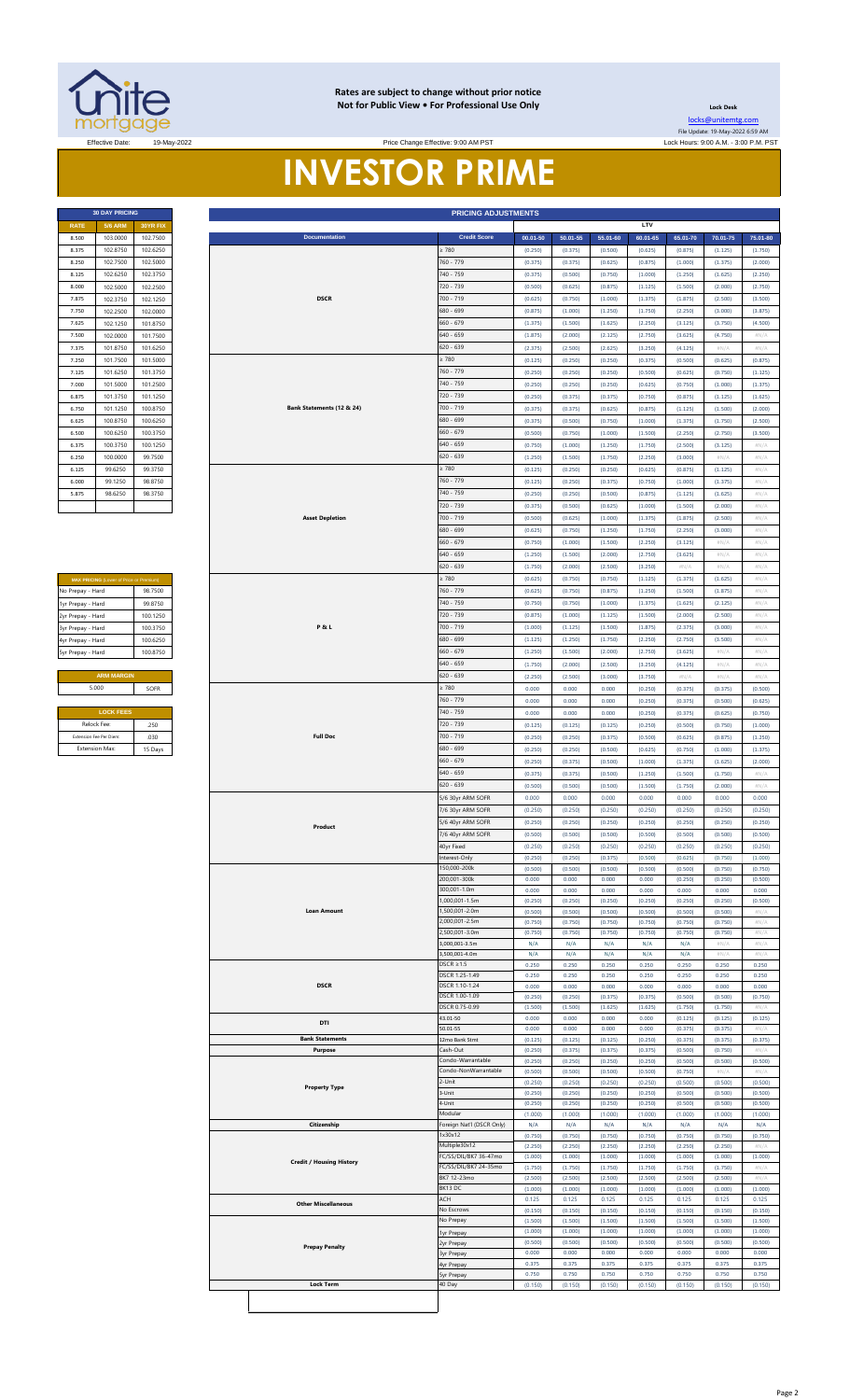

**Rates are subject to change without prior notice Not for Public View • For Professional Use Only Lock Desk**

locks@unitemtg.com File Update: 19-May-2022 6:59 AM Lock Hours: 9:00 A.M. - 3:00 P.M. PST

Effective Date: 19-May-2022 19-May-2022 Price Change Effective: 9:00 AM PST

# **OWNER-OCCUPIED PRIME**

| PRIMARY & SECONDARY HOME |                |          |  |  |  |  |  |  |  |
|--------------------------|----------------|----------|--|--|--|--|--|--|--|
| <b>RATE</b>              | <b>5/6 ARM</b> | 30YR FIX |  |  |  |  |  |  |  |
| 8.375                    | 103.375        | 103.125  |  |  |  |  |  |  |  |
| 8.250                    | 103.250        | 103,000  |  |  |  |  |  |  |  |
| 8.125                    | 103.125        | 102.875  |  |  |  |  |  |  |  |
| 8.000                    | 103.000        | 102.750  |  |  |  |  |  |  |  |
| 7.875                    | 102.875        | 102.625  |  |  |  |  |  |  |  |
| 7.750                    | 102.750        | 102.500  |  |  |  |  |  |  |  |
| 7.625                    | 102.625        | 102 375  |  |  |  |  |  |  |  |
| 7.500                    | 102.500        | 102.250  |  |  |  |  |  |  |  |
| 7.375                    | 102.375        | 102.125  |  |  |  |  |  |  |  |
| 7.250                    | 102.250        | 102.000  |  |  |  |  |  |  |  |
| 7.125                    | 102.125        | 101.875  |  |  |  |  |  |  |  |
| 7.000                    | 102.000        | 101.750  |  |  |  |  |  |  |  |
| 6.875                    | 101.875        | 101.625  |  |  |  |  |  |  |  |
| 6.750                    | 101.750        | 101.500  |  |  |  |  |  |  |  |
| 6.625                    | 101.625        | 101.375  |  |  |  |  |  |  |  |
| 6,500                    | 101.375        | 101.125  |  |  |  |  |  |  |  |
| 6.375                    | 101.125        | 100.875  |  |  |  |  |  |  |  |
| 6.250                    | 100.875        | 100.625  |  |  |  |  |  |  |  |
| 6.125                    | 100.625        | 100.375  |  |  |  |  |  |  |  |
| 6.000                    | 100.250        | 100.000  |  |  |  |  |  |  |  |
| 5.875                    | 99.875         | 99.625   |  |  |  |  |  |  |  |
| 5.750                    | 99.375         | 99.125   |  |  |  |  |  |  |  |
| 5.625                    | 98.875         | 98.625   |  |  |  |  |  |  |  |
|                          |                |          |  |  |  |  |  |  |  |
|                          |                |          |  |  |  |  |  |  |  |
|                          |                |          |  |  |  |  |  |  |  |

## **ARM MARGIN** 5.000

| <b>LOCK FEES</b>                               |         |  |  |  |  |  |  |  |
|------------------------------------------------|---------|--|--|--|--|--|--|--|
| Relock Fee:                                    | .250    |  |  |  |  |  |  |  |
| <b>Extension Fee Per Diem</b>                  | .030    |  |  |  |  |  |  |  |
| <b>Extension Max:</b>                          | 15 Days |  |  |  |  |  |  |  |
|                                                |         |  |  |  |  |  |  |  |
| <b>MAX PRICING (Lower of Price or Premium)</b> |         |  |  |  |  |  |  |  |
| 100,0000                                       |         |  |  |  |  |  |  |  |

|       | PRIMARY & SECONDARY HOME                |          |                               |                       |          |          | <b>PRICING ADJUSTMENTS</b> |          |          |          |          |               |          |
|-------|-----------------------------------------|----------|-------------------------------|-----------------------|----------|----------|----------------------------|----------|----------|----------|----------|---------------|----------|
| RATE  | <b>5/6 ARM</b>                          | 30YR FIX |                               |                       |          |          |                            |          | LTV      |          |          |               |          |
| 8.375 | 103.375                                 | 103.125  | <b>Documentation</b>          | <b>Credit Score</b>   | 00.01-50 | 50.01-55 | 55.01-60                   | 60.01-65 | 65.01-70 | 70.01-75 | 75.01-80 | 80.01-85      | 85.01-90 |
| 8.250 | 103.250                                 | 103.000  |                               | $\geq 780$            | 0.000    | 0.000    | 0.000                      | (0.250)  | (0.375)  | (0.375)  | (0.500)  | (0.750)       | (1.125)  |
| 8.125 | 103.125                                 | 102.875  |                               | 760 - 779             | 0.000    | 0.000    | 0.000                      | (0.250)  | (0.375)  | (0.500)  | (0.625)  | (0.875)       | (1.375)  |
|       |                                         |          |                               |                       |          |          |                            |          |          |          |          |               |          |
| 8.000 | 103.000                                 | 102.750  |                               | 740 - 759             | 0.000    | 0.000    | 0.000                      | (0.250)  | (0.375)  | (0.625)  | (0.750)  | (1.125)       | (1.625)  |
| 7.875 | 102.875                                 | 102.625  |                               | 720 - 739             | (0.125)  | (0.125)  | (0.125)                    | (0.250)  | (0.500)  | (0.750)  | (1.000)  | (1.250)       | (1.875)  |
| 7.750 | 102.750                                 | 102.500  | <b>Full Doc</b>               | 700 - 719             | (0.250)  | (0.250)  | (0.375)                    | (0.500)  | (0.625)  | (0.875)  | (1.250)  | (1.625)       | (2.250)  |
| 7.625 | 102.625                                 | 102.375  |                               | 680 - 699             | (0.250)  | (0.250)  | (0.500)                    | (0.625)  | (0.750)  | (1.000)  | (1.375)  | (2.000)       | #N/A     |
| 7.500 | 102.500                                 | 102.250  |                               | $660 - 679$           | (0.250)  | (0.375)  | (0.500)                    | (1.000)  | (1.375)  | (1.625)  | (2.000)  | (2.750)       | #N/A     |
| 7.375 | 102.375                                 | 102.125  |                               | $640 - 659$           | (0.375)  | (0.375)  | (0.500)                    | (1.250)  | (1.500)  | (1.750)  | (2.250)  | $\#N/A$       | #N/A     |
| 7.250 | 102.250                                 | 102.000  |                               | $620 - 639$           | (0.500)  | (0.500)  | (0.500)                    | (1.500)  | (1.750)  | (2.000)  | (2.500)  | $\#N/A$       | #N/A     |
| 7.125 | 102.125                                 | 101.875  |                               | $\geq 780$            | (0.125)  | (0.250)  | (0.250)                    | (0.375)  | (0.500)  | (0.625)  | (0.875)  | (1.250)       | (2.000)  |
| 7.000 | 102.000                                 | 101.750  |                               | 760 - 779             | (0.250)  | (0.250)  | (0.250)                    | (0.500)  | (0.625)  | (0.750)  | (1.125)  | (1.625)       | (2.375)  |
|       |                                         |          |                               |                       |          |          |                            |          |          |          |          |               |          |
| 6.875 | 101.875                                 | 101.625  |                               | 740 - 759             | (0.250)  | (0.250)  | (0.250)                    | (0.625)  | (0.750)  | (1.000)  | (1.375)  | (1.875)       | (2.875)  |
| 6.750 | 101.750                                 | 101.500  |                               | 720 - 739             | (0.250)  | (0.375)  | (0.375)                    | (0.750)  | (0.875)  | (1.125)  | (1.625)  | (2.250)       | (3.375)  |
| 6.625 | 101.625                                 | 101.375  | Bank Statement / 1099         | 700 - 719             | (0.375)  | (0.375)  | (0.625)                    | (0.875)  | (1.125)  | (1.500)  | (2.000)  | (2.750)       | (4.000)  |
| 6.500 | 101.375                                 | 101.125  |                               | 680 - 699             | (0.375)  | (0.500)  | (0.750)                    | (1.000)  | (1.375)  | (1.750)  | (2.500)  | (3.500)       | #N/ $/$  |
| 6.375 | 101.125                                 | 100.875  |                               | $660 - 679$           | (0.500)  | (0.750)  | (1.000)                    | (1.500)  | (2.250)  | (2.750)  | (3.500)  | (4.250)       | #N/A     |
| 6.250 | 100.875                                 | 100.625  |                               | $640 - 659$           | (0.750)  | (1.000)  | (1.250)                    | (1.750)  | (2.500)  | (3.125)  | (4.000)  | $\#N/\Lambda$ | #N/A     |
| 6.125 | 100.625                                 | 100.375  |                               | $620 - 639$           | (1.250)  | (1.500)  | (1.750)                    | (2.250)  | (3.000)  | (3.625)  | #N/A     | $\#N/A$       | #N/A     |
| 6.000 | 100.250                                 | 100.000  |                               | $\geq 780$            | (0.125)  | (0.250)  | (0.250)                    | (0.625)  | (0.875)  | (1.125)  | (1.625)  | #N/A          | #N/A     |
| 5.875 | 99.875                                  | 99.625   |                               | 760 - 779             | (0.125)  | (0.250)  | (0.375)                    | (0.750)  | (1.000)  | (1.375)  | (2.000)  | $\#N/A$       | #N/A     |
| 5.750 | 99.375                                  | 99.125   |                               | 740 - 759             | (0.250)  | (0.250)  | (0.500)                    | (0.875)  | (1.125)  | (1.625)  | (2.375)  | $\#N/A$       | #N/A     |
|       |                                         |          |                               |                       |          |          |                            |          |          |          |          |               |          |
| 5.625 | 98.875                                  | 98.625   |                               | 720 - 739             | (0.375)  | (0.500)  | (0.625)                    | (1.000)  | (1.500)  | (2.000)  | (2.875)  | $\#N/A$       | #N/A     |
|       |                                         |          | <b>Asset Depletion</b>        | 700 - 719             | (0.500)  | (0.625)  | (1.000)                    | (1.375)  | (1.875)  | (2.500)  | (3.500)  | $\#N/A$       | #N/A     |
|       |                                         |          |                               | 680 - 699             | (0.625)  | (0.750)  | (1.250)                    | (1.750)  | (2.250)  | (3.000)  | (4.500)  | $\#N/A$       | #N/A     |
|       |                                         |          |                               | $660 - 679$           | (0.750)  | (1.000)  | (1.500)                    | (2.250)  | (3.125)  | (4.375)  | #N/A     | $\#N/A$       | #N/A     |
|       |                                         |          |                               | $640 - 659$           | (1.250)  | (1.500)  | (2.000)                    | (2.750)  | (3.625)  | (4.875)  | #N/A     | $\#N/A$       | #N/A     |
|       | <b>ARM MARGIN</b>                       |          |                               | $620 - 639$           | (1.750)  | (2.000)  | (2.500)                    | (3.250)  | (4.125)  | #N/A     | #N/ $/$  | $\#N/A$       | #N/A     |
|       | 5.000                                   | SOFR     |                               | $\geq 780$            | (0.625)  | (0.750)  | (0.750)                    | (1.125)  | (1.375)  | (1.625)  | (2.250)  | #N/A          | #N/A     |
|       |                                         |          |                               | 760 - 779             | (0.625)  | (0.750)  | (0.875)                    | (1.250)  | (1.500)  | (1.875)  | (2.625)  | #N/A          | #N/A     |
|       |                                         |          |                               | 740 - 759             | (0.750)  | (0.750)  | (1.000)                    | (1.375)  | (1.625)  | (2.125)  | (3.000)  | #N/A          | #N/A     |
|       | <b>LOCK FEES</b>                        |          |                               | 720 - 739             | (0.875)  | (1.000)  | (1.125)                    | (1.500)  | (2.000)  | (2.500)  | (3.500)  | #N/A          | #N/A     |
|       | Relock Fee:                             | .250     | P & L Only - WVOE             | 700 - 719             | (1.000)  | (1.125)  | (1.500)                    | (1.875)  | (2.375)  | (3.000)  | (4.250)  | #N/A          | #N/A     |
|       | xtension Fee Per Diem                   |          |                               |                       |          |          |                            |          |          |          |          |               |          |
|       |                                         | .030     |                               | 680 - 699             | (1.125)  | (1.250)  | (1.750)                    | (2.250)  | (2.750)  | (3.500)  | (5.000)  | #N/A          | #N/A     |
|       | <b>Extension Max:</b>                   | 15 Days  |                               | 660 - 679             | (1.250)  | (1.500)  | (2.000)                    | (2.750)  | (3.625)  | (4.875)  | $\#N/A$  | #N/A          | #N/A     |
|       |                                         |          |                               | $640 - 659$           | (1.750)  | (2.000)  | (2.500)                    | (3.250)  | (4.125)  | (5.375)  | $\#N/A$  | #N/A          | #N/A     |
|       | MAX PRICING (Lower of Price or Premium) |          |                               | $620 - 639$           | (2.250)  | (2.500)  | (3.000)                    | (3.750)  | (4.625)  | #N/A     | $\#N/A$  | #N/A          | #N/A     |
|       | 100.0000                                |          |                               | No Bank Stmt          | 0.000    | 0.000    | 0.000                      | 0.000    | 0.000    | 0.000    | 0.000    | 0.000         | 0.000    |
|       |                                         |          | <b>Bank Statements</b>        |                       |          |          |                            |          |          |          |          |               |          |
|       |                                         |          |                               | 12mo Bank Stmt        | (0.125)  | (0.125)  | (0.125)                    | (0.250)  | (0.375)  | (0.375)  | (0.375)  | (0.500)       | (0.500)  |
|       |                                         |          |                               | 24mo Bank Stmt        | 0.000    | 0.000    | 0.000                      | 0.000    | 0.000    | 0.000    | 0.000    | 0.000         | 0.000    |
|       |                                         |          |                               | 7/6 30yr ARM SOFR     | (0.250)  | (0.250)  | (0.250)                    | (0.250)  | (0.250)  | (0.250)  | (0.250)  | (0.250)       | (0.250)  |
|       |                                         |          |                               | 5/6 40yr ARM SOFR     | (0.250)  | (0.250)  | (0.250)                    | (0.250)  | (0.250)  | (0.250)  | (0.250)  | (0.250)       | (0.250)  |
|       |                                         |          | Product                       | 7/6 40yr ARM SOFR     | (0.500)  | (0.500)  | (0.500)                    | (0.500)  | (0.500)  | (0.500)  | (0.500)  | (0.500)       | (0.500)  |
|       |                                         |          |                               | 40yr Fixed            | (0.250)  | (0.250)  | (0.250)                    | (0.250)  | (0.250)  | (0.250)  | (0.250)  | (0.250)       | (0.250)  |
|       |                                         |          |                               | Interest-Only         | (0.250)  | (0.250)  | (0.375)                    | (0.500)  | (0.625)  | (0.750)  | (1.000)  | (1.750)       | #N/A     |
|       |                                         |          |                               |                       |          |          |                            |          |          |          |          |               |          |
|       |                                         |          |                               | 150,000-200k          | (0.500)  | (0.500)  | (0.500)                    | (0.500)  | (0.500)  | (0.750)  | (0.750)  | (1.000)       | (1.000)  |
|       |                                         |          |                               | 200,001-300k          | 0.000    | 0.000    | 0.000                      | 0.000    | (0.250)  | (0.250)  | (0.250)  | (0.500)       | (0.500)  |
|       |                                         |          |                               | 300,001-400k          | 0.000    | 0.000    | 0.000                      | 0.000    | 0.000    | 0.000    | 0.000    | (0.500)       | (0.500)  |
|       |                                         |          |                               | 400,001-1,000,000     | 0.000    | 0.000    | 0.000                      | 0.000    | 0.000    | 0.000    | 0.000    | 0.000         | 0.000    |
|       |                                         |          | <b>Loan Amount</b>            | 1,000,001-1.5m        | (0.250)  | (0.250)  | (0.250)                    | (0.250)  | (0.250)  | (0.250)  | (0.250)  | (0.250)       | (0.250)  |
|       |                                         |          |                               | 1,500,001-2.0m        | (0.500)  | (0.500)  | (0.500)                    | (0.500)  | (0.500)  | (0.500)  | (0.500)  | $\#N/A$       | #N/A     |
|       |                                         |          |                               | 2,000,001-2.5m        | (0.750)  | (0.750)  | (0.750)                    | (0.750)  | (0.750)  | (0.750)  | (0.750)  | $\#N/A$       | #N/A     |
|       |                                         |          |                               | 2,500,001-3.0m        | (0.750)  | (0.750)  | (0.750)                    | (0.750)  | (0.750)  | (0.750)  | (0.750)  | #N/A          | #N/A     |
|       |                                         |          |                               | 3,000,001-3.5m        | N/A      | N/A      | N/A                        | N/A      | N/A      | N/A      | #N/A     | $\#N/A$       | #N/ $/$  |
|       |                                         |          |                               | 43.01-50              | 0.000    | 0.000    | 0.000                      | 0.000    | 0.000    | (0.125)  | (0.125)  | (0.125)       | (0.125)  |
|       |                                         |          | DTI                           | 50.01-55              | 0.000    | 0.000    | 0.000                      | 0.000    | 0.000    | (0.375)  | (0.375)  | #N/A          | #N/ $/$  |
|       |                                         |          | Cash Out                      |                       | (0.250)  | (0.375)  | (0.375)                    | (0.375)  | (0.500)  | (0.750)  | (1.250)  | $\#N/A$       | #N/A     |
|       |                                         |          |                               |                       |          |          |                            |          |          |          |          |               |          |
|       |                                         |          | <b>Second Home</b>            |                       | (0.500)  | (0.500)  | (0.500)                    | (0.500)  | (0.500)  | (0.500)  | (0.500)  | $\#N/A$       | #N/A     |
|       |                                         |          | Geographical                  | Non-CA                | 0.250    | 0.250    | 0.250                      | 0.250    | 0.250    | 0.250    | 0.250    | 0.250         | 0.250    |
|       |                                         |          |                               | Condo-Warrantable     | (0.250)  | (0.250)  | (0.250)                    | (0.250)  | (0.500)  | (0.500)  | (0.500)  | (0.500)       | #N/A     |
|       |                                         |          |                               | Condo-NonWarrantable  | (0.500)  | (0.500)  | (0.500)                    | (0.500)  | (0.750)  | (0.750)  | #N/A     | #N/A          | #N/A     |
|       |                                         |          |                               | 2-Unit                | (0.250)  | (0.250)  | (0.250)                    | (0.250)  | (0.500)  | (0.500)  | (0.500)  | (0.750)       | #N/A     |
|       |                                         |          | <b>Property Type</b>          | 3-Unit                | (0.250)  | (0.250)  | (0.250)                    | (0.250)  | (0.500)  | (0.500)  | (0.500)  | (0.750)       | #N/A     |
|       |                                         |          |                               | 4-Unit                | (0.250)  | (0.250)  | (0.250)                    | (0.250)  | (0.500)  | (0.500)  | (0.500)  | (0.750)       | #N/A     |
|       |                                         |          |                               | Modular               | (1.000)  | (1.000)  | (1.000)                    | (1.000)  | (1.000)  | (1.000)  | (1.000)  | #N/A          | #N/ $/$  |
|       |                                         |          |                               | Rural                 | (1.000)  | (1.000)  | (1.000)                    | (1.000)  | (1.000)  | (1.000)  | #N//     | $\#N/A$       | #N/ $/$  |
|       |                                         |          |                               | 1x30x12               | (0.750)  | (0.750)  | (0.750)                    | (0.750)  | (0.750)  | (0.750)  | (0.750)  | (1.000)       | (1.000)  |
|       |                                         |          |                               | Multiple30x12         | (2.250)  | (2.250)  | (2.250)                    | (2.250)  | (2.250)  | (2.250)  | (2.500)  | (2.500)       | #N//     |
|       |                                         |          |                               | FC/SS/DIL/BK7 36-47mo | (1.000)  | (1.000)  | (1.000)                    | (1.000)  | (1.000)  | (1.000)  | (1.000)  | (1.000)       | (1.000)  |
|       |                                         |          |                               | FC/SS/DIL/BK7 24-35mo |          |          |                            |          |          |          |          |               |          |
|       |                                         |          | <b>Credit/Housing History</b> |                       | (1.750)  | (1.750)  | (1.750)                    | (1.750)  | (1.750)  | (1.750)  | (1.750)  | (1.750)       | #N/ $/$  |
|       |                                         |          |                               | BK7 12-23mo           | (2.500)  | (2.500)  | (2.500)                    | (2.500)  | (2.500)  | (2.500)  | (2.500)  | (2.500)       | #N/A     |
|       |                                         |          |                               | BK13 DC               | (1.000)  | (1.000)  | (1.000)                    | (1.000)  | (1.000)  | (1.000)  | (1.000)  | (1.000)       | (1.000)  |
|       |                                         |          |                               | ACH                   | 0.125    | 0.125    | 0.125                      | 0.125    | 0.125    | 0.125    | 0.125    | 0.125         | 0.125    |
|       |                                         |          | <b>Misccellaneous</b>         | No Escrows (No HPML)  | (0.150)  | (0.150)  | (0.150)                    | (0.150)  | (0.150)  | (0.150)  | (0.150)  | (0.150)       | (0.150)  |
|       |                                         |          | <b>Lock Term</b>              | 40 Day                | (0.150)  | (0.150)  | (0.150)                    | (0.150)  | (0.150)  | (0.150)  | (0.150)  | (0.150)       | (0.150)  |
|       |                                         |          |                               |                       |          |          |                            |          |          |          |          |               |          |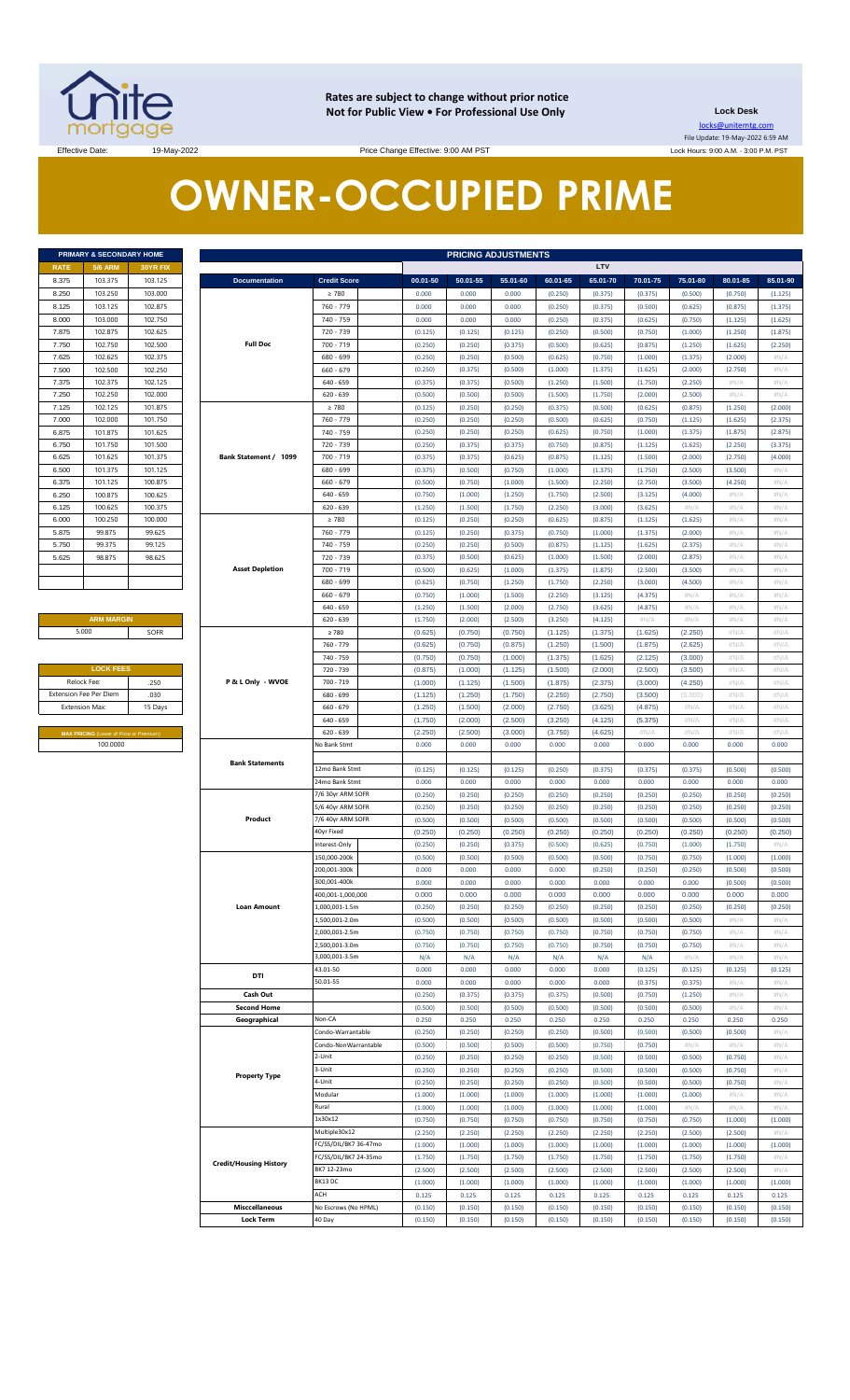

#### [V](https://unitemortgage.com/)isit: https://unitemortgage.com

The pricing engine is the Formal price given, please access it through: **Quick Pricer:** [https://un](https://unitemortgage.com/broker-resources/price-my-loan/)itemortgage.com/broker-resources/price-my-loan/

## **CALL US TODAY: 800-777-1207**

### **ITIN PRODUCTS AND PRICING**

#### **ITIN PRIME LOANS**

### **All Pricing is Par all adjustments are Rate adjusments.**

| 30 Year Fixed                                                            |        |        |        |        |        |        |  |  |  |  |
|--------------------------------------------------------------------------|--------|--------|--------|--------|--------|--------|--|--|--|--|
| Credit / LTV up to 60% 60.01-65% 65.01-70% 70.01-75% 75.01-80% 80.01-85% |        |        |        |        |        |        |  |  |  |  |
| > 720                                                                    | 6.125% | 6.375% | 6.500% | 6.750% | 7.000% | 7.375% |  |  |  |  |
| $700 - 719$                                                              | 6.375% | 6.500% | 6.625% | 6.875% | 7.125% | 7.500% |  |  |  |  |
| $690 - 699$                                                              | 6.500% | 6.625% | 6.875% | 7.000% | 7.500% | 7.625% |  |  |  |  |
| $680 - 699$                                                              | 6.500% | 6.625% | 6.875% | 7.000% | 7.500% |        |  |  |  |  |

| <b>LTV Parameters</b>                                        | <b>LTV Limits</b>                         | <b>LTV Limits</b>                |
|--------------------------------------------------------------|-------------------------------------------|----------------------------------|
| \$10,000 - \$647,200                                         | Max 85%*                                  | Max 85%*                         |
| \$647.201 - \$750.000                                        | Max 80%                                   | Max 80%                          |
| \$750.001 - \$1.250.000                                      | Max 75%                                   | Max 75%                          |
| 2nd Home/Condo/Townhome<br>$\alpha$<br><b>Any Gift Funds</b> | Max 80%                                   | Max 80%                          |
| *Max 85% in CA, CT, IL, NJ, and NY                           | 3 months reserves required (80.01% - 85%) | C3 or better property Condition. |

|                     | **Rate Adjustments**     |        |              |                       |           |  |  |  |  |
|---------------------|--------------------------|--------|--------------|-----------------------|-----------|--|--|--|--|
|                     | SFOO (detached)          | 0.000% |              | 15 year               | $-0.250%$ |  |  |  |  |
| <b>Property</b>     | 2nd Home (detached)      | 0.000% | Loan         | 20 year               | $-0.125%$ |  |  |  |  |
| <b>Type</b>         | Condo/Townhome           | 0.500% | <b>Term</b>  | 25 year               | 0.000%    |  |  |  |  |
|                     | (Attached, No Highrises) |        |              | 30 year               | 0.000%    |  |  |  |  |
|                     | \$100,000 - \$647,200    | 0.000% | <b>Other</b> | Profit & Loss         | 0.250%    |  |  |  |  |
| Loan<br><b>Size</b> | \$647,201 - \$750,000    | 0.150% |              | <b>Bank Statement</b> | 0.250%    |  |  |  |  |
|                     | \$750,001 - \$1,250,000  | 0.300% |              | Cash Out Refi*        | 0.500%    |  |  |  |  |

| Cash Out Refinance* (Not Available in TX) |         |  |  |  |  |  |  |  |
|-------------------------------------------|---------|--|--|--|--|--|--|--|
| $$100.000 - $647.200$                     | Max 75% |  |  |  |  |  |  |  |
| \$647.201 - \$750.000                     | Max 75% |  |  |  |  |  |  |  |
| $$750.001 - $1.250.000$                   | Max 70% |  |  |  |  |  |  |  |

No bankruptcy, foreclosure, or short sale within 4 years. View our requirements to see criteria to obtain a specific LTV.

#### **ITIN NON PRIME LOANS**

| <b>30 Year Fixed Rates</b> |           |           |           |           |           |  |  |  |  |  |
|----------------------------|-----------|-----------|-----------|-----------|-----------|--|--|--|--|--|
| Credit / LTV               | up to 60% | 60.01-65% | 65.01-70% | 70.01-75% | 75.01-80% |  |  |  |  |  |
| >740                       | 6.375%    | 6.500%    | 6.625%    | 7.000%    | 7.240%    |  |  |  |  |  |
| 720 - 739                  | 6.500%    | 6.625%    | 7.000%    | 7.125%    | 7.375%    |  |  |  |  |  |
| $700 - 719$                | 6.625%    | 7.000%    | 7.125%    | 7.240%    | 7.500%    |  |  |  |  |  |
| 680 - 699                  | 7.000%    | 7.125%    | 7.240%    | 7.375%    | 7.625%    |  |  |  |  |  |
| 660 - 679                  | 7.125%    | 7.240%    | 7.375%    | 7.500%    | 7.750%    |  |  |  |  |  |
| 640 - 659                  | 7.750%    | 7.875%    | 8.000%    | 8.125%    |           |  |  |  |  |  |
| $620 - 639$                | 8.375%    | 8.500%    | 8.625%    | 8.750%    |           |  |  |  |  |  |
| No Score                   | 8.750%    | 8.875%    | 9.000%    | 9.125%    |           |  |  |  |  |  |
| $600 - 619$                | 9.500%    | 9.625%    | 9.750%    | 9.875%    |           |  |  |  |  |  |

|                      | **'Rate Adjustments**  |           |                              |                       |           |
|----------------------|------------------------|-----------|------------------------------|-----------------------|-----------|
|                      | SFOO/2nd Home          | 0.000%    | <b>Loan Size</b>             |                       |           |
| Property             | Condo/Townhome -       | 0.500%    | (Min. 640)<br>credit if Ioan | \$100,000 - \$647,200 | 0.000%    |
| Note:                | Attached               |           | $>$ \$510,400)               | \$647.201 - \$750.000 | 0.350%    |
| <b>Highrises not</b> | Multi Family 2-4 units | 0.500%    |                              | < 15 Year Term        | $-0.375%$ |
| eligible.            | Mobile on Land         | 1.000%    | <b>Term</b>                  | 20 Year Term          | $-0.125%$ |
|                      | Vacant Land            | <b>NA</b> |                              | > 25 Year Term        | 0.000%    |
|                      | Owner Occupied         | $0.000\%$ |                              | $LTV < 50\%$          | $-0.125%$ |
| Occupancy            |                        |           | Other                        | Full Doc              | 0.000%    |
|                      | Non-Owner              | 1.000%    |                              | All Alternative Doc   | 0.250%    |
|                      | Occupied (NOO)         |           |                              | Cash-Out Refi*        | 0.500%    |

| <b>LTV Parameters</b>                        | <b>LTV Limits</b> |
|----------------------------------------------|-------------------|
|                                              |                   |
| $$100,000 - $647,200$                        | 80%               |
| $$647,201 - $750,000 (> 640 \text{ credit})$ | 75%               |
| Condo / Townhome / 2nd Home                  | 75%               |
| <b>Investment property / Multi-Family</b>    | 70%               |
|                                              |                   |

Need 0X30 housing history for 6 months To Qualify for 75.01% - 80%

Cash Out Refinance ( $\geq 640$  Credit Min) (Not Available in TX)

| $$100.000 - $647.200$ | Max 75% |
|-----------------------|---------|
| \$647.201 - \$750.000 | Max 70% |

| <b>Max Term</b>                       |          |
|---------------------------------------|----------|
| Double Wide Mobile Home               | 20 years |
| NOO <75%                              | 20 years |
| $NOO > = 75,000$                      | 25 Years |
| SF/2nd Home/Condo/Townhome<\$75,000   | 25 Years |
| SF/2nd Home/Condo/Townhome >=\$75,000 | 30 Years |
|                                       |          |
| UW                                    | \$1.795  |

\*If cash-out >\$2,000 after loan payoff, closing costs, and prepaids. Cash-Out Refis not available in TX. High-cost mortgages (12 CFR 1026.32) are ineligible for purchase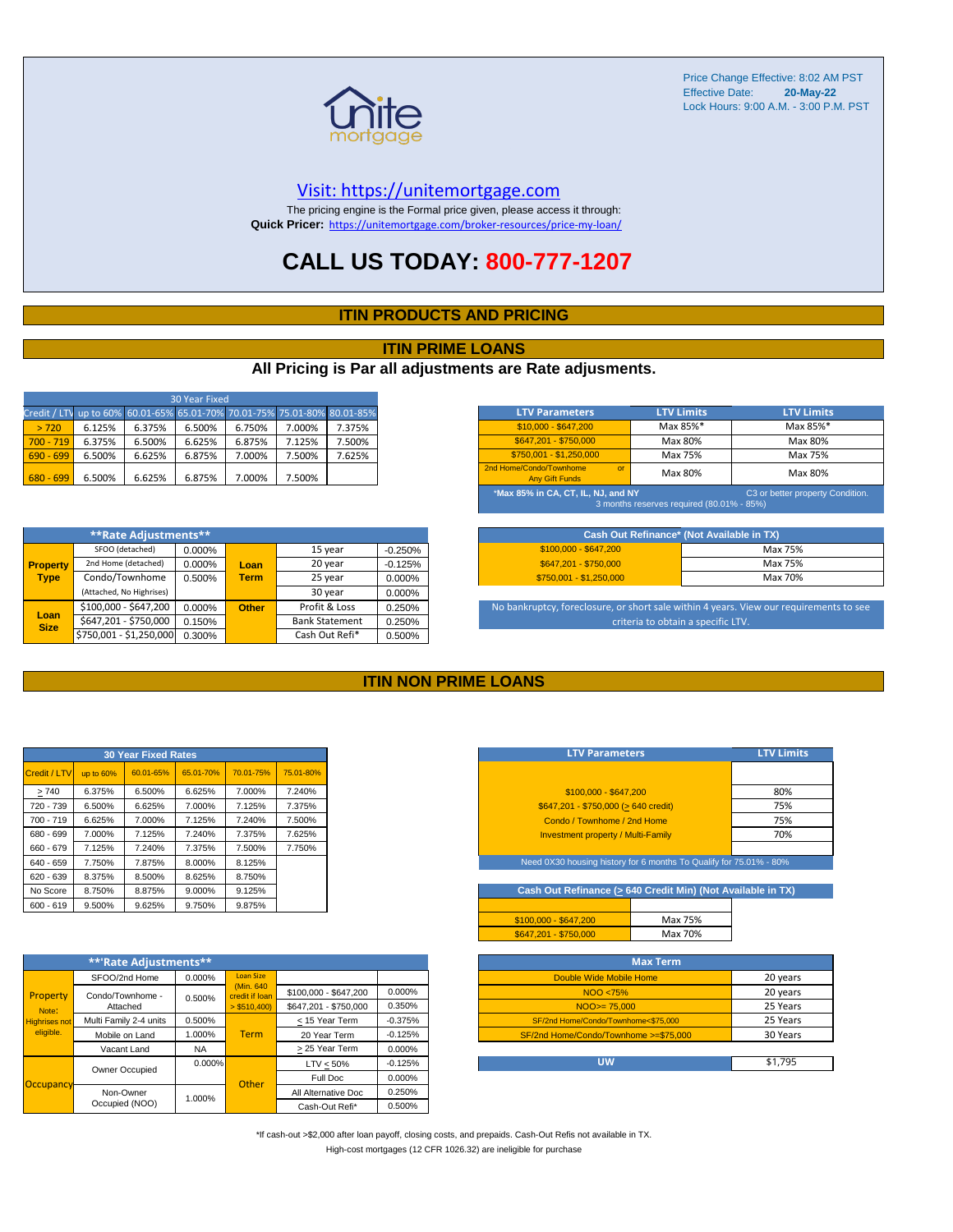



## [V](https://unitemortgage.com/)isit: https://unitemortgage.com

The pricing engine is the Formal price given, please access it through:

**Quick Pricer:** [https://un](https://unitemortgage.com/broker-resources/price-my-loan/)itemortgage.com/broker-resources/price-my-loan/

## **CALL US TODAY: 800-777-1207**

#### **CONVENTIONAL PRODUCTS AND PRICING**

|       |         |                             |         |       |                             |         | <b>CONFORMING LOANS</b> |             |                             |         |               |       |         |                             |         |
|-------|---------|-----------------------------|---------|-------|-----------------------------|---------|-------------------------|-------------|-----------------------------|---------|---------------|-------|---------|-----------------------------|---------|
|       |         | <b>DU CONF CONV 30 YEAR</b> |         |       | <b>DU CONF CONV 20 YEAR</b> |         |                         |             | <b>DU CONF CONV 15 YEAR</b> |         |               |       |         | <b>DU CONF CONV 10 YEAR</b> |         |
| Rate  | 10 Day  | <b>25 Day</b>               | 40 Day  | Rate  | 10 Day                      | 25 Day  | 40 Day                  | Rate        | 10 Day                      | 25 Day  | <b>40 Day</b> | Rate  | 10 Day  | 25 Day                      | 40 Day  |
| 5.875 | (3.500) | (3.375)                     | (3.250) | 5.750 | (3.250)                     | (3.125) | (3.000)                 | 4.875       | (2.375)                     | (2.250) | (2.125)       | 4.875 | (2.250) | (2.125)                     | (2.000) |
| 5.750 | (3.250) | (3.125)                     | (3.000) | 5.625 | (3.625)                     | (3.500) | (3.375)                 | 4.750       | (2.000)                     | (1.875) | (1.750)       | 4.750 | (1.875) | (1.750)                     | (1.625) |
| 5.625 | (3.125) | (3.000)                     | (2.875) | 5.500 | (3.375)                     | (3.250) | (3.125)                 | 4.625       | (2.000)                     | (1.875) | (1.750)       | 4.625 | (2.125) | (2.000)                     | (1.875) |
| 5.500 | (2.750) | (2.625)                     | (2.500) | 5.375 | (2.875)                     | (2.750) | (2.625)                 | 4.500       | (1.875)                     | (1.750) | (1.625)       | 4.500 | (1.750) | (1.625)                     | (1.500) |
| 5.375 | (2.375) | (2.250)                     | (2.125) | 5.250 | (2.500)                     | (2.375) | (2.250)                 | 4.375       | (1.375)                     | (1.250) | (1.125)       | 4.375 | (1.625) | (1.500)                     | (1.375) |
| 5.250 | (1.875) | (1.750)                     | (1.625) | 5.125 | (2.500)                     | (2.375) | (2.250)                 | 4.250       | (1.125)                     | (1.000) | (0.875)       | 4.250 | (1.375) | (1.250)                     | (1.125) |
| 5.125 | (1.875) | (1.750)                     | (1.625) | 5.000 | (2.250)                     | (2.125) | (2.000)                 | 4.125       | (0.625)                     | (0.500) | (0.375)       | 4.125 | (1.125) | (1.000)                     | (0.875) |
| 5.000 | (1.375) | (1.250)                     | (1.125) | 4.875 | (1.750)                     | (1.625) | (1.500)                 | 4.000       | (0.250)                     | (0.125) | 0.000         | 4.000 | (1.125) | (1.000)                     | (0.875) |
| 4.875 | (0.750) | (0.625)                     | (0.500) | 4.750 | (1.375)                     | (1.250) | (1.125)                 | 3.875       | 0.250                       | 0.375   | 0.500         | 3.875 | (0.750) | (0.625)                     | (0.500) |
| 4.750 | (0.375) | (0.250)                     | (0.125) | 4.625 | (0.875)                     | (0.750) | (0.625)                 | 3.750       | 0.750                       | 0.875   | 1.000         | 3.750 | (0.125) | 0.000                       | 0.125   |
| 4.625 | 0.000   | 0.125                       | 0.250   | 4.500 | (0.250)                     | (0.125) | 0.000                   | 3.625       | 1.250                       | 1.375   | 1.500         | 3.625 | 0.500   | 0.625                       | 0.750   |
| 4.500 | 0.375   | 0.500                       | 0.625   | 4.375 | 0.250                       | 0.375   | 0.500                   | 3.500       | 1.875                       | 2.000   | 2.125         | 3.500 | 0.750   | 0.875                       | 1.000   |
|       |         |                             |         |       |                             |         |                         |             |                             |         |               |       |         |                             |         |
|       |         | LP CONF CONV 30 YEAR        |         |       | <b>LP CONF CONV 20 YEAR</b> |         |                         |             | <b>LP CONF CONV 15 YEAR</b> |         |               |       |         | LP CONF CONV 10 YEAR        |         |
| Rate  | 10 Day  | 25 Day                      | 40 Day  | Rate  | 10 Day                      | 25 Day  | 40 Day                  | <b>Rate</b> | 10 Day                      | 25 Day  | 40 Day        | Rate  | 10 Day  | 25 Day                      | 40 Day  |
| 6.000 | (3.625) | (3.500)                     | (3.375) | 5.750 | (3.000)                     | (2.875) | (2.750)                 | 4.875       | (2.125)                     | (2.000) | (1.875)       | 4.875 | (1.875) | (1.750)                     | (1.625) |
| 5.875 | (3.375) | (3.250)                     | (3.125) | 5.625 | (3.500)                     | (3.375) | (3.250)                 | 4.750       | (1.750)                     | (1.625) | (1.500)       | 4.750 | (1.625) | (1.500)                     | (1.375) |
| 5.750 | (3.000) | (2.875)                     | (2.750) | 5.500 | (3.250)                     | (3.125) | (3.000)                 | 4.625       | (1.875)                     | (1.750) | (1.625)       | 4.625 | (1.625) | (1.500)                     | (1.375) |
| 5.625 | (2.750) | (2.625)                     | (2.500) | 5.375 | (2.750)                     | (2.625) | (2.500)                 | 4.500       | (1.750)                     | (1.625) | (1.500)       | 4.500 | (1.500) | (1.375)                     | (1.250) |
| 5.500 | (2.500) | (2.375)                     | (2.250) | 5.250 | (2.375)                     | (2.250) | (2.125)                 | 4.375       | (1.250)                     | (1.125) | (1.000)       | 4.375 | (1.375) | (1.250)                     | (1.125) |
| 5.375 | (2.125) | (2.000)                     | (1.875) | 5.125 | (2.375)                     | (2.250) | (2.125)                 | 4.250       | (0.875)                     | (0.750) | (0.625)       | 4.250 | (1.000) | (0.875)                     | (0.750) |
| 5.250 | (1.750) | (1.625)                     | (1.500) | 5.000 | (2.000)                     | (1.875) | (1.750)                 | 4.125       | (0.500)                     | (0.375) | (0.250)       | 4.125 | (0.500) | (0.375)                     | (0.250) |
| 5.125 | (1.625) | (1.500)                     | (1.375) | 4.875 | (1.625)                     | (1.500) | (1.375)                 | 4.000       | (0.125)                     | 0.000   | 0.125         | 4.000 | (0.625) | (0.500)                     | (0.375) |
| 5.000 | (1.250) | (1.125)                     | (1.000) | 4.750 | (1.250)                     | (1.125) | (1.000)                 | 3.875       | 0.375                       | 0.500   | 0.625         | 3.875 | (0.125) | 0.000                       | 0.125   |
| 4.875 | (0.625) | (0.500)                     | (0.375) | 4.625 | (0.750)                     | (0.625) | (0.500)                 | 3.750       | 0.875                       | 1.000   | 1.125         | 3.750 | 0.375   | 0.500                       | 0.625   |
| 4.750 | (0.250) | (0.125)                     | 0.000   | 4.500 | (0.250)                     | (0.125) | 0.000                   | 3.625       | 1.375                       | 1.500   | 1.625         | 3.625 | 0.750   | 0.875                       | 1.000   |
| 4.625 | 0.250   | 0.375                       | 0.500   | 4.375 | 0.250                       | 0.375   | 0.500                   | 3.500       | 1.875                       | 2.000   | 2.125         | 3.500 | 1.125   | 1.250                       | 1.375   |

#### **HIGH BALANCE CONFORMING**

|       | <b>DU HIGH BALANCE 30 YEAR</b> |         |               |       | <b>DU HIGH BALANCE 15 YEAR</b> |         |         |      | <b>DU HIGH BALANCE 20 YEAR</b> |               |               |      |               | <b>DU HIGH BALANCE 10 YEAR</b> |               |
|-------|--------------------------------|---------|---------------|-------|--------------------------------|---------|---------|------|--------------------------------|---------------|---------------|------|---------------|--------------------------------|---------------|
| Rate  | 10 Day                         | 25 Day  | <b>40 Day</b> | Rate  | 10 Day                         | 25 Day  | 40 Day  | Rate | $10$ Day                       | <b>25 Day</b> | <b>40 Day</b> | Rate | <b>10 Day</b> | $25$ Day                       | <b>40 Day</b> |
| 6.125 | (2.250)                        | (2.125) | (2.000)       | 5.000 | (1.625)                        | (1.500) | (1.375) |      |                                |               |               |      |               |                                |               |
| 6.000 | (2.125)                        | (2.000) | (1.875)       | 4.875 | (1.250)                        | (1.125) | (1.000) |      |                                |               |               |      |               |                                |               |
| 5.875 | (2.000)                        | (1.875) | (1.750)       | 4.750 | (0.875)                        | (0.750) | (0.625) |      |                                |               |               |      |               |                                |               |
| 5.750 | (1.625)                        | (1.500) | (1.375)       | 4.625 | (1.000)                        | (0.875) | (0.750) |      |                                |               |               |      |               |                                |               |
| 5.625 | (1.625)                        | (1.500) | (1.375)       | 4.500 | (0.875)                        | (0.750) | (0.625) |      |                                |               |               |      |               |                                |               |
| 5.500 | (1.375)                        | (1.250) | (1.125)       | 4.375 | (0.375)                        | (0.250) | (0.125) |      |                                | NUT           |               |      |               |                                |               |
| 5.375 | (1.125)                        | (1.000) | (0.875)       | 4.250 | 0.000                          | 0.125   | 0.250   |      |                                |               |               |      |               |                                |               |
| 5.250 | (0.750)                        | (0.625) | (0.500)       | 4.125 | 0.500                          | 0.625   | 0.750   |      |                                |               |               |      |               |                                |               |
| 5.125 | (0.375)                        | (0.250) | (0.125)       | 4.000 | 1.250                          | 1.375   | 1.500   |      |                                |               |               |      |               |                                |               |
| 5.000 | (0.250)                        | (0.125) | 0.000         | 3.875 | 1.750                          | 1.875   | 2.000   |      |                                |               |               |      |               |                                |               |
| 4.875 | 0.250                          | 0.375   | 0.500         | 3.750 | 2.000                          | 2.125   | 2.250   |      |                                |               |               |      |               |                                |               |
| 4.750 | 0.625                          | 0.750   | 0.875         | 3.625 | 2.375                          | 2.500   | 2.625   |      |                                |               |               |      |               |                                |               |

Agency Underwriting Fee: \$ 1,095 \* NJ and WA Origination Fee \$1,195 \* NC Commitment Fee \$1,195

# $\boldsymbol{\Xi}$

**MAX NET PRICING IS 104.000 HIGH BALANCE MAX NET PRICING IS 103.000 Rates and pricing are subject to change without notice.** All Rights Reserved. 05.2022 This document is limited to current Unite Mortgage Wholesale Lending Solutions, and should not be intended as legal advice, legal opinion, or any other advice on specific facts or circumstances. Such policy and practice ar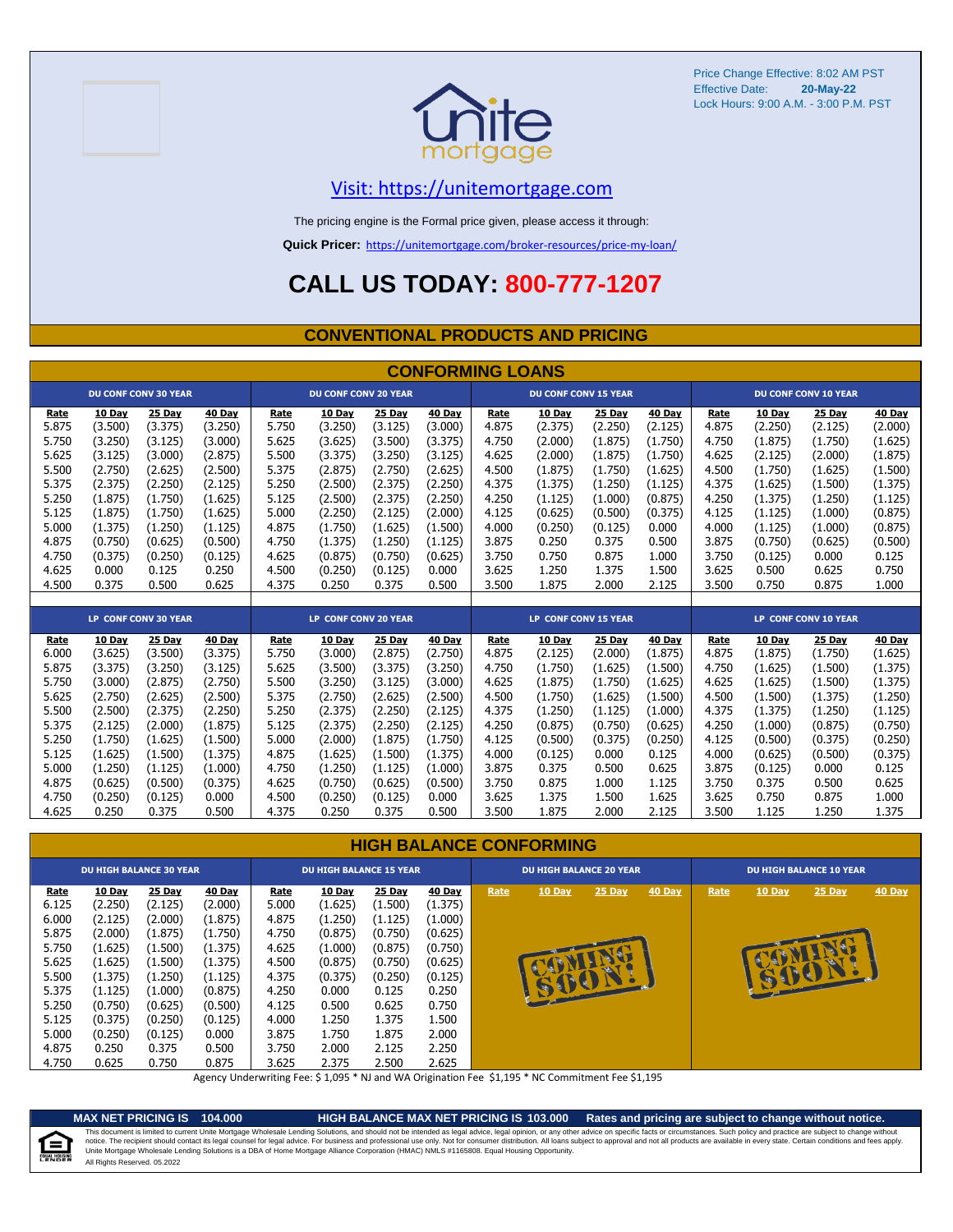



### [V](https://unitemortgage.com/)isit: https://unitemortgage.com

The pricing engine is the Formal price given, please access it through:

**Quick Pricer:** [https://un](https://unitemortgage.com/broker-resources/price-my-loan/)itemortgage.com/broker-resources/price-my-loan/

# **CALL US TODAY: 800-777-1207**

|                                                                                                                |                                                                                                                                  |                                                                                                                                |                                                                                                                                         |                                                          |                                                            |                                                            | <b>ADJUSTABLE RATE</b>                                     |                                                          |                                                            |                                                            |                                                            |      |          |                                       |               |
|----------------------------------------------------------------------------------------------------------------|----------------------------------------------------------------------------------------------------------------------------------|--------------------------------------------------------------------------------------------------------------------------------|-----------------------------------------------------------------------------------------------------------------------------------------|----------------------------------------------------------|------------------------------------------------------------|------------------------------------------------------------|------------------------------------------------------------|----------------------------------------------------------|------------------------------------------------------------|------------------------------------------------------------|------------------------------------------------------------|------|----------|---------------------------------------|---------------|
|                                                                                                                |                                                                                                                                  | <b>10/6 ARM</b>                                                                                                                |                                                                                                                                         |                                                          | <b>7/6 ARM</b>                                             |                                                            |                                                            |                                                          | <b>5/6 ARM</b>                                             |                                                            |                                                            |      |          | LP HOME POSSIBLE HIGH BALANCE 30 YEAR |               |
| <b>Rate</b><br>5.750<br>5.625<br>5.500<br>5.375<br>5.250<br>5.125<br>5.000<br>4.875<br>4.750<br>4.625<br>4.500 | <b>10 Day</b><br>(3.000)<br>(3.000)<br>(2.625)<br>(2.125)<br>(1.625)<br>(1.250)<br>(0.500)<br>(0.125)<br>0.375<br>0.875<br>1.250 | <b>25 Day</b><br>(2.875)<br>(2.875)<br>(2.500)<br>(2.000)<br>(1.500)<br>(1.125)<br>(0.375)<br>0.000<br>0.500<br>1.000<br>1.375 | <b>40 Day</b><br>(2.750)<br>(2.750)<br>(2.375)<br>(1.875)<br>(1.375)<br>(1.000)<br>(0.250)<br>0.125<br>0.625<br>1.125<br>1.500<br>2.000 | <b>Rate</b><br>3.500<br>3.375<br>3.250<br>3.125<br>3.000 | <b>10 Day</b><br>0.875<br>1.250<br>1.750<br>2.125<br>2.625 | <b>25 Day</b><br>1.000<br>1.375<br>1.875<br>2.250<br>2.750 | <b>40 Day</b><br>1.125<br>1.500<br>2.000<br>2.375<br>2.875 | <b>Rate</b><br>3.500<br>3.375<br>3.250<br>3.125<br>3.000 | <b>10 Day</b><br>0.875<br>1.250<br>1.625<br>2.000<br>2.375 | <b>25 Day</b><br>1.000<br>1.375<br>1.750<br>2.125<br>2.500 | <b>40 Day</b><br>1.125<br>1.500<br>1.875<br>2.250<br>2.625 | Rate | $10$ Day | $25$ Day                              | <b>40 Day</b> |

|       |         |                             |         |       |                                          |               |               |       | <b>HOME AFFORDABLE PRODUCTS</b> |               |         |      |        |                                       |               |
|-------|---------|-----------------------------|---------|-------|------------------------------------------|---------------|---------------|-------|---------------------------------|---------------|---------|------|--------|---------------------------------------|---------------|
|       |         | <b>DU HOMEREADY 30 YEAR</b> |         |       | <b>DU HOMEREADY HIGH BALANCE 30 YEAR</b> |               |               |       | LP HOME POSSIBLE 30 YEAR        |               |         |      |        | LP HOME POSSIBLE HIGH BALANCE 30 YEAR |               |
| Rate  | 25 Day  | 40 Day                      | 55 Day  | Rate  | <b>25 Day</b>                            | <b>40 Day</b> | <b>55 Day</b> | Rate  | <b>25 Day</b>                   | <b>40 Day</b> | 55 Day  | Rate | 10 Day | 25 Day                                | <b>40 Day</b> |
| 6.000 | (3.500) | (3.375)                     | (3.250) | 6.250 | (2.250)                                  | (2.125)       | (2.000)       | 6.000 | (3.625)                         | (3.500)       | (3.375) |      |        |                                       |               |
| 5.875 | (3.125) | (3.000)                     | (2.875) | 6.125 | (2.250)                                  | (2.125)       | (2.000)       | 5.875 | (3.375)                         | (3.250)       | (3.125) |      |        |                                       |               |
| 5.750 | (2.750) | (2.625)                     | (2.500) | 6.000 | (2.125)                                  | (2.000)       | (1.875)       | 5.750 | (3.000)                         | (2.875)       | (2.750) |      |        |                                       |               |
| 5.625 | (2.750) | (2.625)                     | (2.500) | 5.875 | (2.000)                                  | (1.875)       | (1.750)       | 5.625 | (2.875)                         | (2.750)       | (2.625) |      |        |                                       |               |
| 5.500 | (2.500) | (2.375)                     | (2.250) | 5.750 | (1.625)                                  | (1.500)       | (1.375)       | 5.500 | (2.500)                         | (2.375)       | (2.250) |      |        |                                       |               |
| 5.375 | (2.000) | (1.875)                     | (1.750) | 5.625 | (1.250)                                  | (1.125)       | (1.000)       | 5.375 | (2.125)                         | (2.000)       | (1.875) |      |        | <b>STEPS</b>                          |               |
| 5.250 | (1.500) | (1.375)                     | (1.250) | 5.500 | (1.250)                                  | (1.125)       | (1.000)       | 5.250 | (1.750)                         | (1.625)       | (1.500) |      |        |                                       |               |
| 5.125 | (1.500) | (1.375)                     | (1.250) | 5.375 | (1.000)                                  | (0.875)       | (0.750)       | 5.125 | (1.500)                         | (1.375)       | (1.250) |      |        |                                       |               |
| 5.000 | (1.125) | (1.000)                     | (0.875) | 5.250 | (0.625)                                  | (0.500)       | (0.375)       | 5.000 | (1.125)                         | (1.000)       | (0.875) |      |        |                                       |               |
| 4.875 | (0.625) | (0.500)                     | (0.375) | 5.125 | (0.125)                                  | 0.000         | 0.125         | 4.875 | (0.625)                         | (0.500)       | (0.375) |      |        |                                       |               |

| <b>HOME READY AND HOMEPOSSIBLE CAP LIMITS</b>      |       |       |                                                                                                                                                                                                   |       |      |       |       |       |              |
|----------------------------------------------------|-------|-------|---------------------------------------------------------------------------------------------------------------------------------------------------------------------------------------------------|-------|------|-------|-------|-------|--------------|
|                                                    |       |       | $^{\prime}$ LTV <=60 $^{\prime}$ 60.01 - 65 $^{\prime}$ 65.01 - 70 $^{\prime}$ 70.01 - 75 $^{\prime}$ 75.01 - 80 $^{\prime}$ 80.01 - 85 $^{\prime}$ 85.01 - 90 $^{\prime}$ 90.01 - 95 $^{\prime}$ |       |      |       |       |       | $95.01 - 97$ |
| HomeReady/Home Possible FICO >=680 Adjustment Caps | 1.500 | 1.500 | 1.500                                                                                                                                                                                             | 1.500 | .500 | 0.000 | 0.000 | 0.000 | 0.000        |
| HomeReady/Home Possible FICO <680 Adjustment Caps  | 1.500 | .500  | 1.500                                                                                                                                                                                             | 1.500 | .500 | .500  | .500  | .500  | 1.500        |

Agency Underwriting Fee: \$ 1,095 \* NJ and WA Origination Fee \$1,195 \* NC Commitment Fee \$1,195



### **MAX NET PRICING IS 104.000 HIGH BALANCE MAX NET PRICING IS 103.000 Rates and pricing are subject to change without notice.**

All Rights Reserved. 05.2022 This document is limited to current Unite Mortgage Wholesale Lending Solutions, and should not be intended as legal advice, legal opinion, or any other advice on specific facts or circumstances. Such policy and practice ar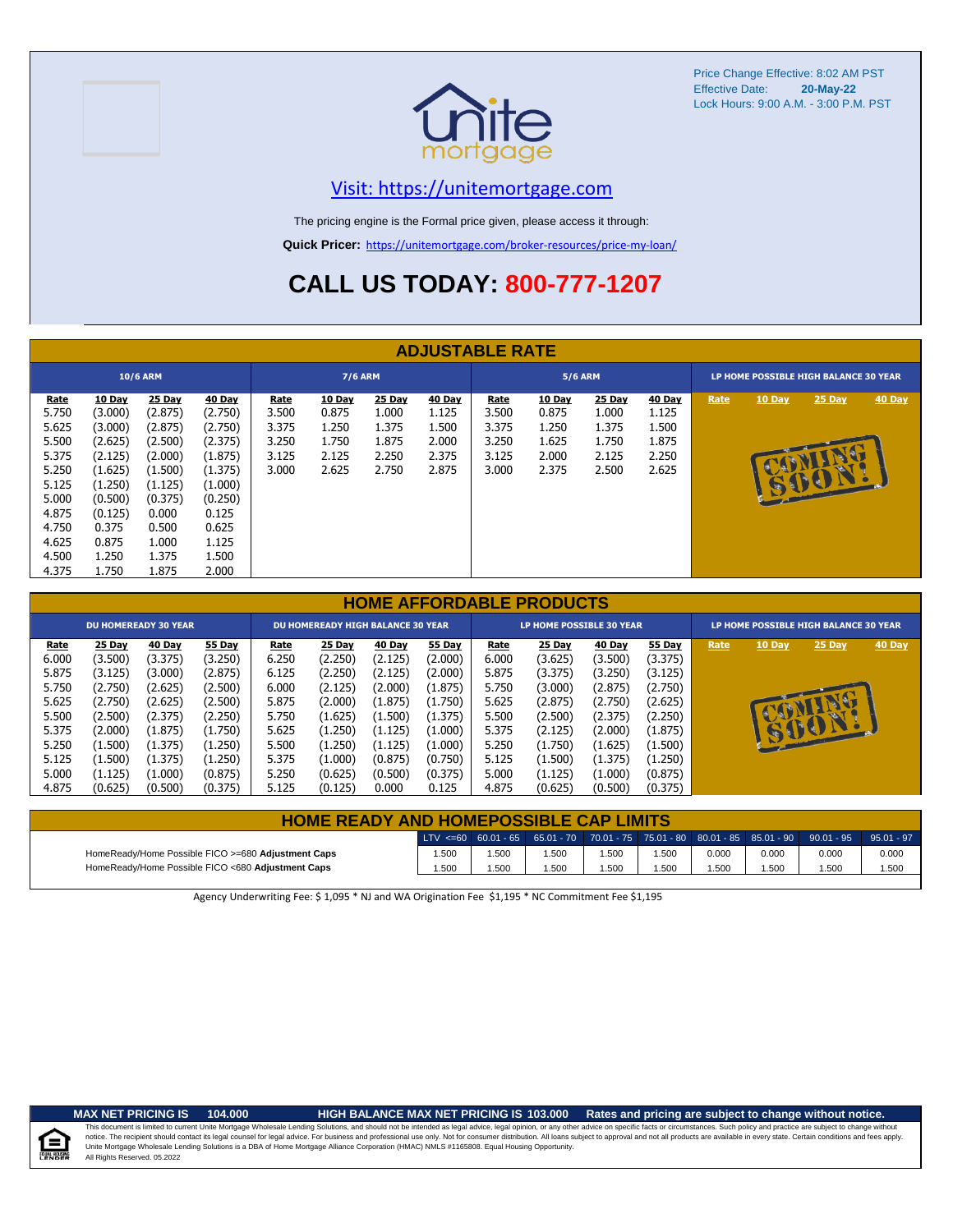

## [V](https://unitemortgage.com/)isit: https://unitemortgage.com

The pricing engine is the Formal price given, please access it through:

**Quick Pricer:** [https://un](https://unitemortgage.com/broker-resources/price-my-loan/)itemortgage.com/broker-resources/price-my-loan/

# **CALL US TODAY: 800-777-1207**

|                                                                 | <b>CONVENTIONAL PRICING ADJUSTMENTS</b>                                                |                |                         |                |                |              |                    |              |                      |              |
|-----------------------------------------------------------------|----------------------------------------------------------------------------------------|----------------|-------------------------|----------------|----------------|--------------|--------------------|--------------|----------------------|--------------|
| Credit Score / LTV                                              | Loan Terms > 15 years                                                                  | $LTV \le 60$   | $60.01 - 70$            | $70.01 - 75$   | $75.01 - 80$   | $80.01 - 85$ | $85.01 - 90$       | $90.01 - 95$ | $95.01 - 97$         | >97.00%      |
| 740+                                                            |                                                                                        | 0.000          | 0.250                   | 0.250          | 0.500          | 0.250        | 0.250              | 0.250        | 0.750                | 0.750        |
| 720 - 739                                                       |                                                                                        | 0.000          | 0.250                   | 0.500          | 0.750          | 0.500        | 0.500              | 0.500        | 1.000                | 1.000        |
| 700 - 719                                                       |                                                                                        | 0.000          | 0.500                   | 1.000          | 1.250          | 1.000        | 1.000              | 1.000        | 1.500                | 1.500        |
| 680 - 699                                                       |                                                                                        | 0.000          | 0.500                   | 1.250          | 1.750          | 1.500        | 1.250              | 1.250        | 1.500                | 1.500        |
| 660 - 679                                                       |                                                                                        | 0.000          | 1.000                   | 2.250          | 2.750          | 2.750        | 2.250              | 2.250        | 2.250                | 2.250        |
| $640 - 659$                                                     |                                                                                        | 0.500          | 1.250                   | 2.750          | 3.000          | 3.250        | 2.750              | 2.750        | 2.750                | 2.750        |
| 620-639                                                         |                                                                                        | 0.500          | 1.500                   | 3.000          | 3.000          | 3.250        | 3.250              | 3.250        | 3.500                | 3.500        |
|                                                                 | Cash Out (Ex. Student Loan Only) All Loan Terms. Cumulative with above adjust.         | $LTV \le 60$   | $60.01 - 70$            | $70.01 - 75$   | $75.01 - 80$   |              |                    |              |                      |              |
| $740+$                                                          |                                                                                        | 0.375          | 0.625                   | 0.625          | 0.875          |              |                    |              |                      |              |
| 720 - 739                                                       |                                                                                        | 0.375          | 1.000                   | 1.000          | 1.125          |              |                    |              |                      |              |
| 700 - 719                                                       |                                                                                        | 0.375<br>0.375 | 1.000                   | 1.000          | 1.125          |              |                    |              |                      |              |
| 680 - 699<br>660 - 679                                          |                                                                                        | 0.625          | 1.125<br>1.125          | 1.125<br>1.125 | 1.750<br>1.875 |              |                    |              |                      |              |
| 640 - 659                                                       |                                                                                        | 0.625          | 1.625                   | 1.625          | 2.625          |              |                    |              |                      |              |
| $620 - 639$                                                     |                                                                                        | 0.625          | 1.625                   | 1.625          | 3.125          |              |                    |              |                      |              |
| <b>Other Price Adjustments</b>                                  | All Loan Terms<br>Cumulative with above adjustments                                    | $LTV \le 60$   | $60.01 - 65$            | $65.01 - 70$   | $70.01 - 75$   | $75.01 - 80$ | $80.01 - 85$       | $85.01 - 90$ | $90.01 - 95$         | $95.01 - 97$ |
| High Balance Purchase and R/T Refinance                         |                                                                                        | 0.500          | 0.750                   | 0.750          | 0.750          | 1.000        | 1.000              | 1.000        | 1.000                | 1.000        |
| High Balance Cash-Out Refinance                                 |                                                                                        | 1.250          | 1.500                   | 1.500          | 1.500          | 1.750        | <b>NA</b>          | <b>NA</b>    | <b>NA</b>            | <b>NA</b>    |
| High Balance ARMs (Adjustment Based on CLTV)                    |                                                                                        | 0.750          | 0.750                   | 0.750          | 0.750          | 1.500        | 1.500              | 1.500        | 1.750                | 1.750        |
| <b>ARMs</b>                                                     |                                                                                        | 0.000          | 0.000                   | 0.000          | 0.000          | 0.000        | 0.000              | 0.000        | 0.250                | <b>NA</b>    |
| HomeReady/Home Possible FICO >=680 Adjustment Caps              |                                                                                        | 1.500          | 1.500                   | 1.500          | 1.500          | 1.500        | 0.000              | 0.000        | 0.000                | 0.000        |
| HomeReady/Home Possible FICO <680 Adjustment Caps               |                                                                                        | 1.500          | 1.500                   | 1.500          | 1.500          | 1.500        | 1.500              | 1.500        | 1.500                | 1.500        |
| <b>Investment Properties</b>                                    |                                                                                        | 2.125          | 2.125                   | 2.125          | 2.125          | 3.375        | 4.125              | <b>NA</b>    | <b>NA</b>            | <b>NA</b>    |
| Second Home                                                     |                                                                                        | 1.125          | 1.625                   | 1.625          | 2.125          | 3.375        | 4.125              | 4.125        | 4.125                | 4.125        |
| Manufactured home                                               |                                                                                        | 0.500          | 0.500                   | 0.500          | 0.500          | 0.500        | 0.500              | 0.500        | 0.500                | 0.500        |
| 2-4 Unit Properties (3-4 unit max LTV is 75% (DU) and 80% (LP)) |                                                                                        | 1.000          | 1.000                   | 1.000          | 1.000          | 1.000        | 1.000              | <b>NA</b>    | <b>NA</b>            | <b>NA</b>    |
|                                                                 | Condos - Loan Terms > 15Y (does not apply to Detached building types)                  | 0.000          | 0.000                   | 0.000          | 0.000          | 0.750        | 0.750              | 0.750        | 0.750                | 0.750        |
|                                                                 | Escrow Waiver (LTV >80% not available in NM, LTV >90% does not apply to HB Nationwide) | 0.000          | 0.000                   | 0.000          | 0.000          | 0.000        | 0.000              | 0.000        | 0.000                | <b>NA</b>    |
| UW Waiver Fee (ALL LTV) - based on loan size                    |                                                                                        |                |                         |                |                |              |                    |              |                      |              |
|                                                                 |                                                                                        |                |                         |                |                |              |                    |              |                      |              |
|                                                                 | <b>ALL SUBORDINATE FINANCING</b>                                                       |                |                         |                | .375%          |              |                    |              |                      |              |
| <b>LTV Range</b>                                                | <b>CLTV Range</b>                                                                      |                | Credit Score < 720      |                |                |              | Credit Score > 720 |              |                      |              |
| ≤ 65.00%                                                        | $80.01\% - 95.00\%$                                                                    |                | 0.500                   |                |                |              | 0.250              |              |                      |              |
| 65.01% - 75.00%                                                 | $80.01\% - 95.00\%$                                                                    |                | 0.750                   |                |                |              | 0.500              |              |                      |              |
| 75.01% - 95.00%                                                 | $90.01\% - 95.00\%$                                                                    |                | 1.000                   |                |                |              | 0.750              |              |                      |              |
| 75.01% - 90.00%                                                 | 76.01% - 90.00%                                                                        |                | 1.000                   |                |                |              | 0.750              |              |                      |              |
| $\leq 95.00\%$                                                  | $95.01\% - 97.00\%$                                                                    |                | 1.500                   |                |                |              | 1.500              |              |                      |              |
|                                                                 |                                                                                        |                |                         |                |                |              |                    |              |                      |              |
|                                                                 | <b>LOCK EXTENSIONS - RELOCKS - OTHER CHANGES</b>                                       |                |                         |                |                |              |                    |              |                      |              |
|                                                                 |                                                                                        |                | <b>Lock Extensions:</b> |                |                |              |                    |              |                      |              |
| 1-4 days                                                        | .03 / day                                                                              |                |                         |                |                |              |                    |              |                      |              |
| 5 days                                                          | 0.125                                                                                  |                |                         |                |                |              |                    |              | 10 Day Lock Expires: | 05/30/22     |
| 7 days                                                          | 0.187                                                                                  |                |                         |                |                |              |                    |              | 25 Day Lock Expires: | 06/14/22     |

| 10 days                                     | 0.250                 |                                                   | 40 Dav Lock Expires:<br>06/29/22                                                     |
|---------------------------------------------|-----------------------|---------------------------------------------------|--------------------------------------------------------------------------------------|
| 15 days                                     | 0.375                 |                                                   |                                                                                      |
| Relocks:                                    | <b>Other Changes:</b> |                                                   |                                                                                      |
| Worse Case pricing plus additional .250 hit | Loan Program          | Worse Case if moving into different delivery type |                                                                                      |
|                                             | Rate Change           | Not subject to worse case pricing                 | Locks expiring on a non business day are<br>good through the following business day. |

Agency Underwriting Fee: \$ 1,095 \* NJ and WA Origination Fee \$1,195 \* NC Commitment Fee \$1,195

| ñ<br>٠ |
|--------|

| ET PRICING IS | 104.000 |
|---------------|---------|
|---------------|---------|

**MAX NET PRICING IS 104.000 Rates and prices are subject to change without notice.** 25/30 YR.: 2.960% 1 YR Libor: 0.360%

APOR: 15/20 YR.: 2.500% 1 YR CMT: 0.120%

All Rights Reserved. 05.2022 This document is limited to current Unite Mortgage Wholesale Lending Solutions, and should not be intended as legal advice, legal opinion, or any other advice on specific facts or circumstances. Such policy and practice ar